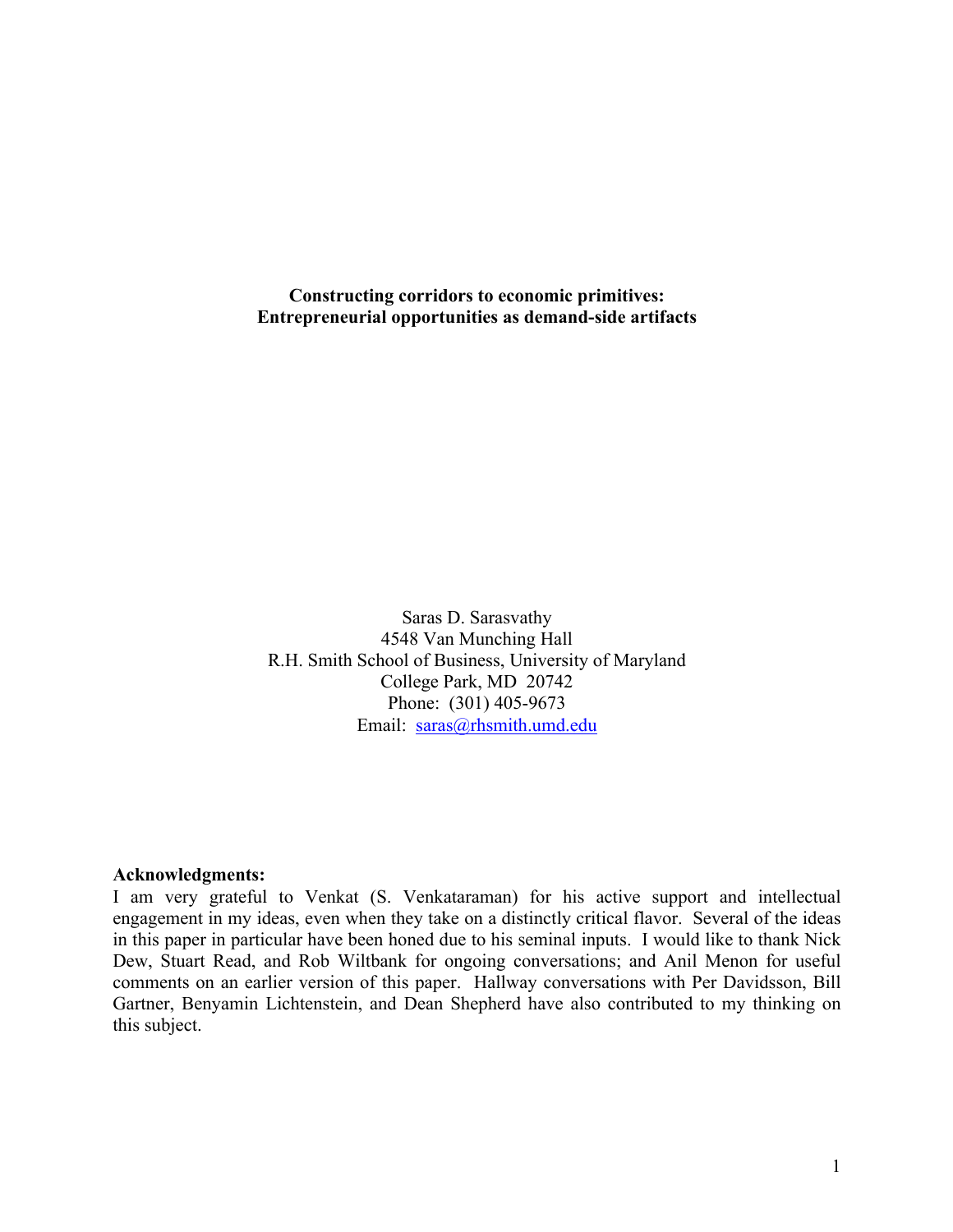### **Abstract**

The idea is to model entrepreneurial opportunities as pathways to the edifice of economic primitives such as preferences, demand functions, production functions, and so on -- things that economic theory typically takes as "given". This means that entrepreneurial endeavors can start in non-economic spheres and entrepreneurs construct "corridors" as it were from these preeconomic realities to economic artifacts such as new firms, new markets, and even new utility functions. The essay draws upon the open-universe philosophy of pragmatism and the more concrete "social science" arguments of Simon's *Sciences of the artificial*. I connect the two threads of arguments to specific examples and current empirical work in entrepreneurship. I also examine implications for entrepreneurship research and economic development policy.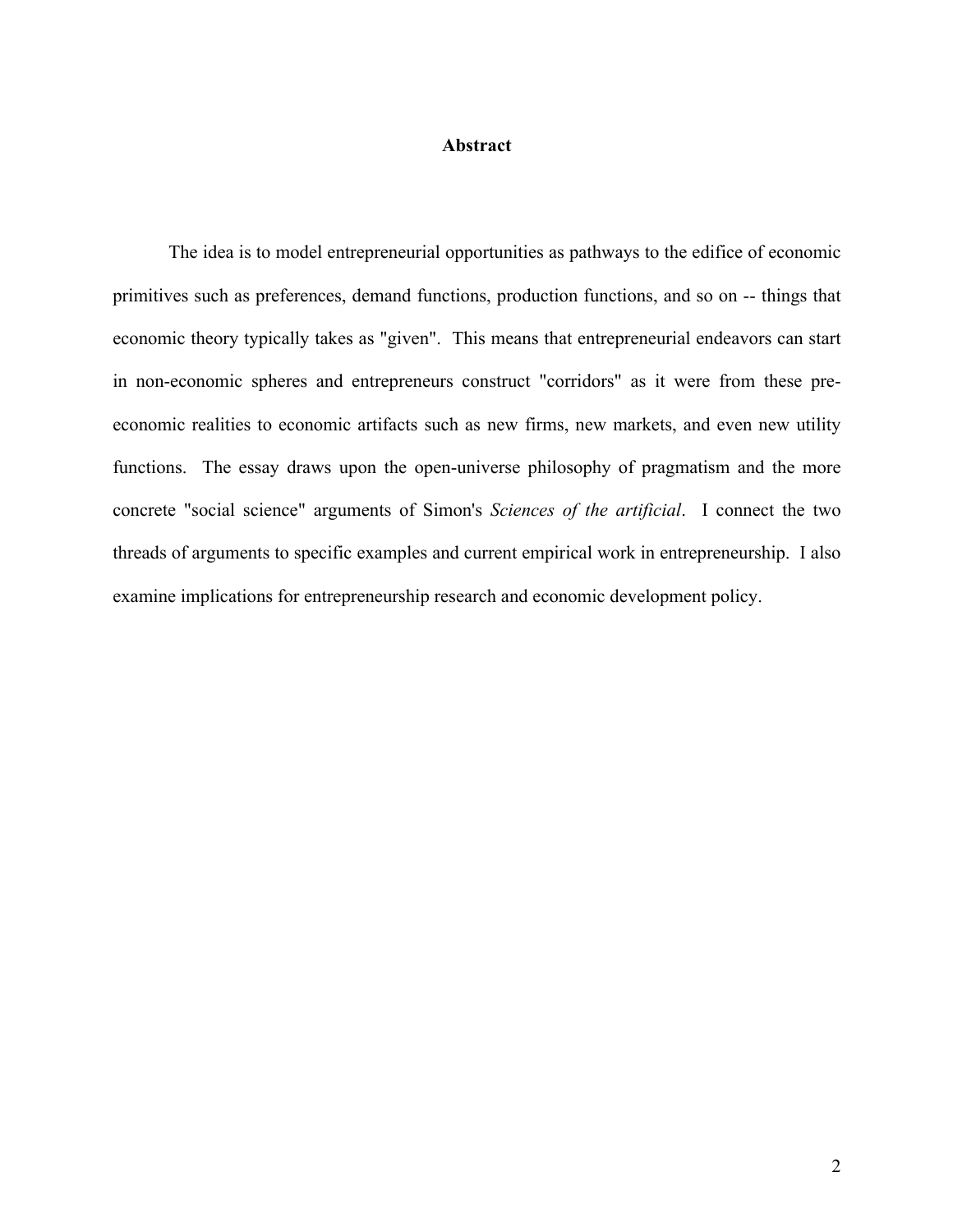### **1. Introduction**

The thesis of this chapter is simple. What economics and other social sciences take as *given*, the entrepreneur actually *constructs*. Entrepreneurial opportunity, therefore, is the opportunity to construct new markets. I will attempt to show that this thesis holds whether we define a market as a set of psychological needs and preferences (such as Maslow's hierarchy); or economic structures of an industry such as demand functions, competitive landscapes, and exchange transactions; or socio-political institutions such as property rights, standards bodies, as well as rules and routines that govern interactions between human beings.

The entrepreneur, like any other human being, comes onto the world stage in the middle of a drama already in progress. And like any other human being, the entrepreneur too is constrained and shaped by the socio-economic and psycho-historic forces that prevail at the moment of his or her advent upon the stage. Yet, like engineers who understand that the laws of physics constrain, but do not *determine* their designs (Simon, 1996), entrepreneurs do not allow the constraints imposed by their environments to determine the organizations they design. Instead, using those very constraints as their raw material, they re-invent and even fabricate from scratch, environments within which they live, work, and play. Not all their designs work well, of course. That does not detract from the thesis that they do design many components of the environments we live in. Entrepreneurs are radical actors. They implement what Marx meant when he said, "The philosophers have only interpreted the world in various ways; the point, however, is to change it" (Source: *Theses on Feurbach*)

Considerable evidence for this thesis comes from early stage histories of new organizations built by entrepreneurs. The data -- anecdotal, archival, and otherwise -- show that most entrepreneurial activities originate in the ordinary business of human life. But through the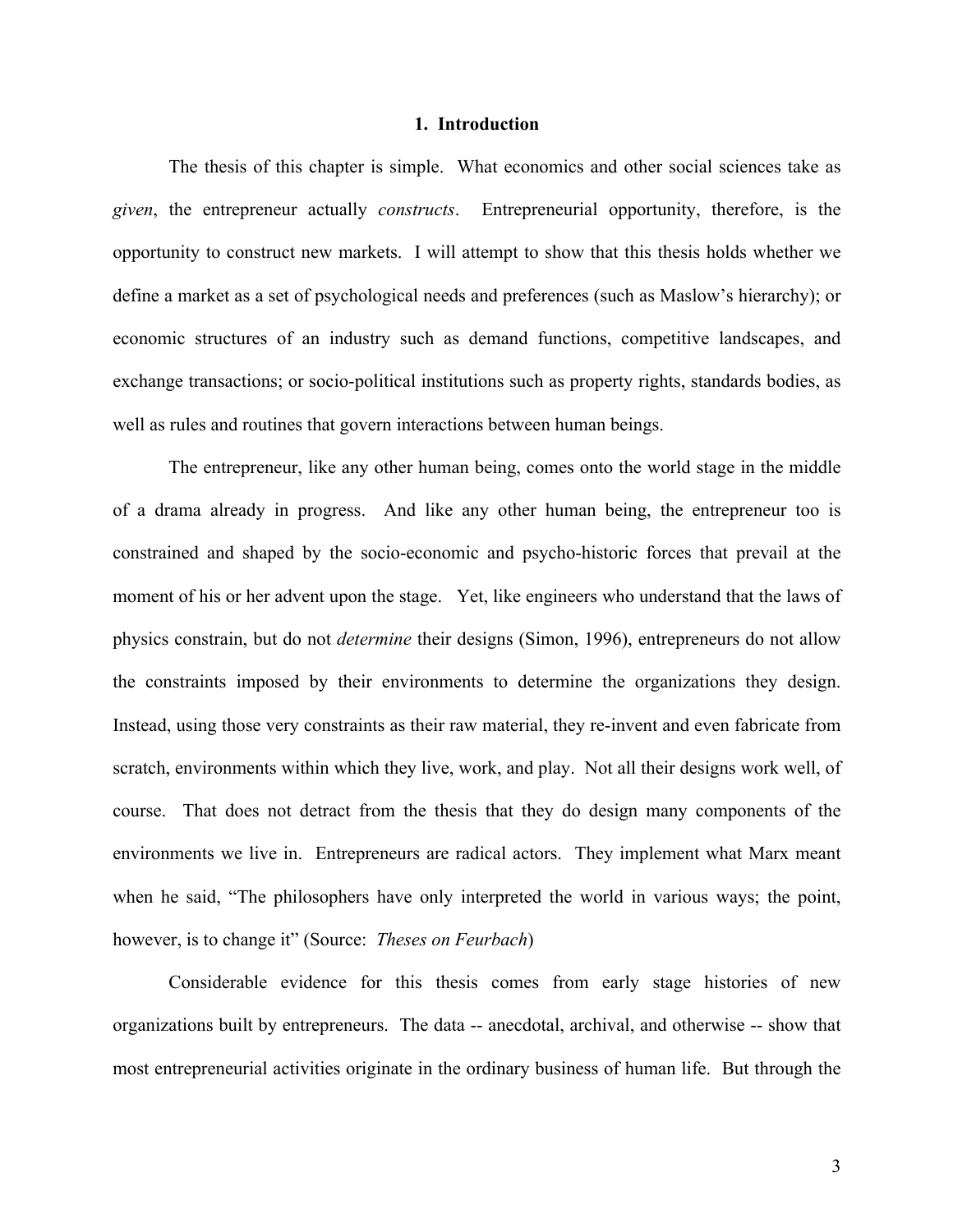organizations they build, entrepreneurs construct corridors from what William James called "the blooming buzzing confusion" of ordinary life to the various primitives that the social sciences take as givens in their analyses of markets.

## **2. Schumpeter and beyond: Questioning the existence of markets**

Following Schumpeter (1934), entrepreneurs have come to be seen as innovators.

Schumpeter identified five types of "new combinations" that we now identify as constituents of

entrepreneurial innovation:

- (1) The introduction of a new good that is one with which consumers are not yet familiar or of a new quality of a good.
- (2) The introduction of a new method of production, that is one not yet tested by experience in the branch of manufacture concerned, which by no means need be founded upon a discovery scientifically new, and can also exist in a new way of handling a commodity commercially.
- (3) The opening of a new market, that is a market into which the particular branch of manufacture of the country in question has not previously entered, whether or not this market has existed before.
- (4) The conquest of a new source of supply of raw materials or half-manufactured goods, again irrespective of whether this source already exists or whether it has first to be created.
- (5) The carrying out of new organization of any industry, like the creation of a monopoly position (for example through trustification) or the breaking-up of a monopoly position.

Of these, all except (3) have come to be identified with Schumpeterian entrepreneurship. Economists and strategic management theorists study supply side innovations including technological innovation, development of new products and processes as well as new sources of supply. Industrial organization and population ecology scholars focus on the origin and evolution of new industries. But even though Schumpeter was careful to emphasize the creation of new markets in statements such as, "It was not enough to produce satisfactory soap, it was also necessary to induce people to wash." (1939: 243), entrepreneurial creation of new markets has mostly been neglected.

Main stream economists, for example, simply assume the market as exogenous to their analyses. As Olson and Kahkonen  $(2000: 1)$  put it, "The fourth primitive of economic thought –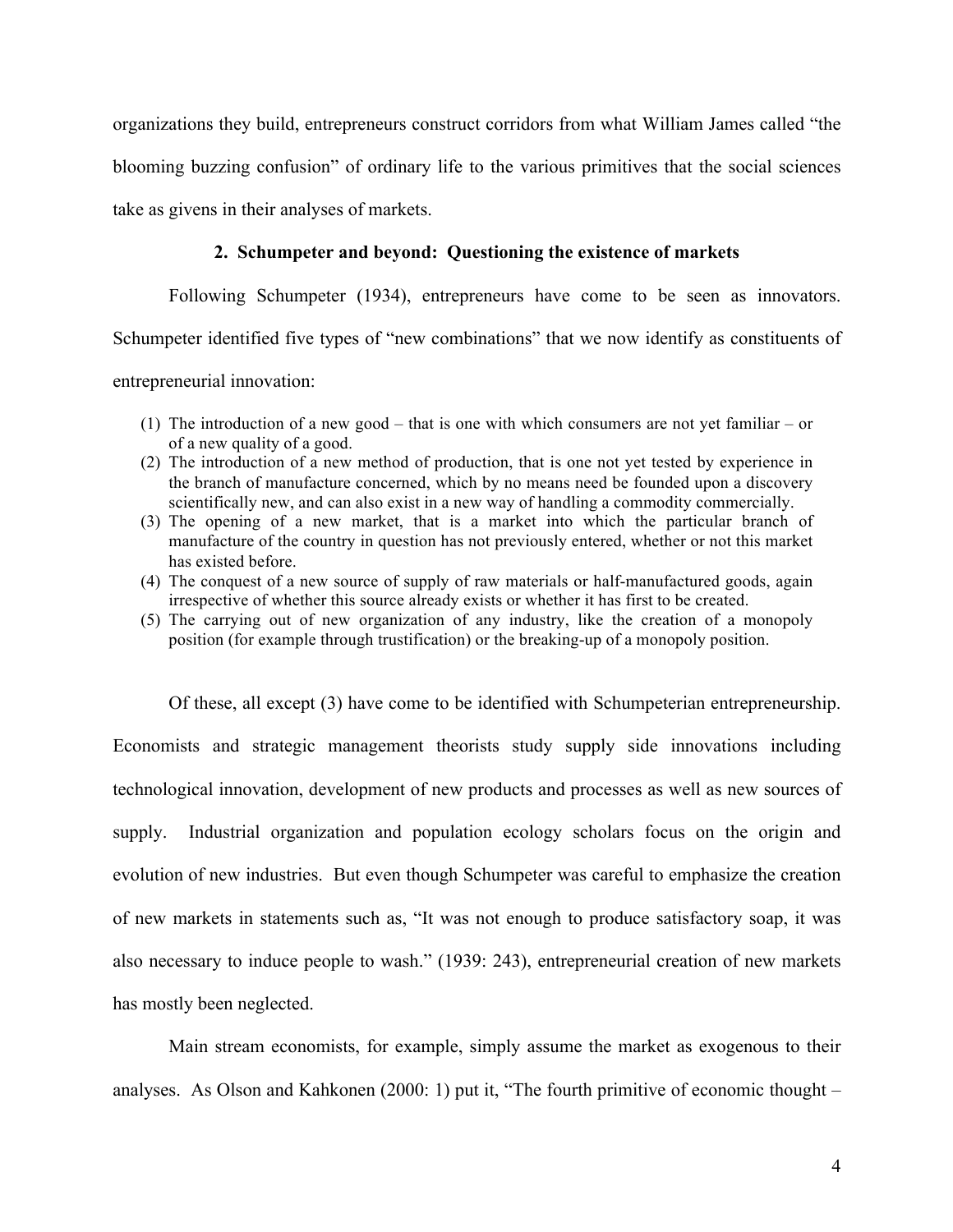and of most lay thinking on economics – is so elemental and natural that it is usually not even stated explicitly or introduced as an axiom in formal theorizing. It is the half-conscious assumption that markets are natural entities that emerge spontaneously, not artificial contrivances or creatures of governments." Similarly, Arrow (1974) observed, "Although we are not usually explicit about it, we really postulate that when a market could be created, it would be."

Sociologists too have sought to explain the origin and evolution of markets in a variety of

ways. But their definitions of the concept are telling. Take, for example, the classic article by

Harrison White (1981: 518):

What I have proposed is embedding economists' neoclassical theory of the firm within a sociological view of markets. Markets are self-reproducing social structures among specific cliques of firms and other actors who evolve roles from observations of each other's behavior. I argue that the key fact is that producers watch each other within a market….

… Markets are not defined by a set of buyers, as some of our habits of speech suggest, nor are the producers obsessed with speculations on an amorphous demand. I insist that what a firm does in a market is to watch the competition in terms of observables.

More recently, Neil Fligstein (2001: 31) wrote:

A market is a social arena where sellers and buyers meet. But for sellers and buyers to exist, a product has to exist and someone has to produce it. A market depends on the buyers continuing to "show up" in a particular social space to purchase the product. But the sellers' firms and their status relations define what stability means in the market. They define what the market is about, and their relations define the local culture by which money is to be made and stability produced.

This continuing focus on supply-side innovations and institutions in economics and sociology colors how entrepreneurship scholarship looks at entrepreneurial opportunities. Scholarship informed by psychology and management appears to fare slightly better. In this stream, several scholars and bodies of literature attest to the endogenous nature of supply and demand in economic processes. Examples include Stigler and Becker (1977), Hirschman (1985), Carpenter and Nakamoto (1989). Much scholarship in evolutionary economics, with its roots in the Carnegie School's development of behavioral and cognitive approaches, has been motivated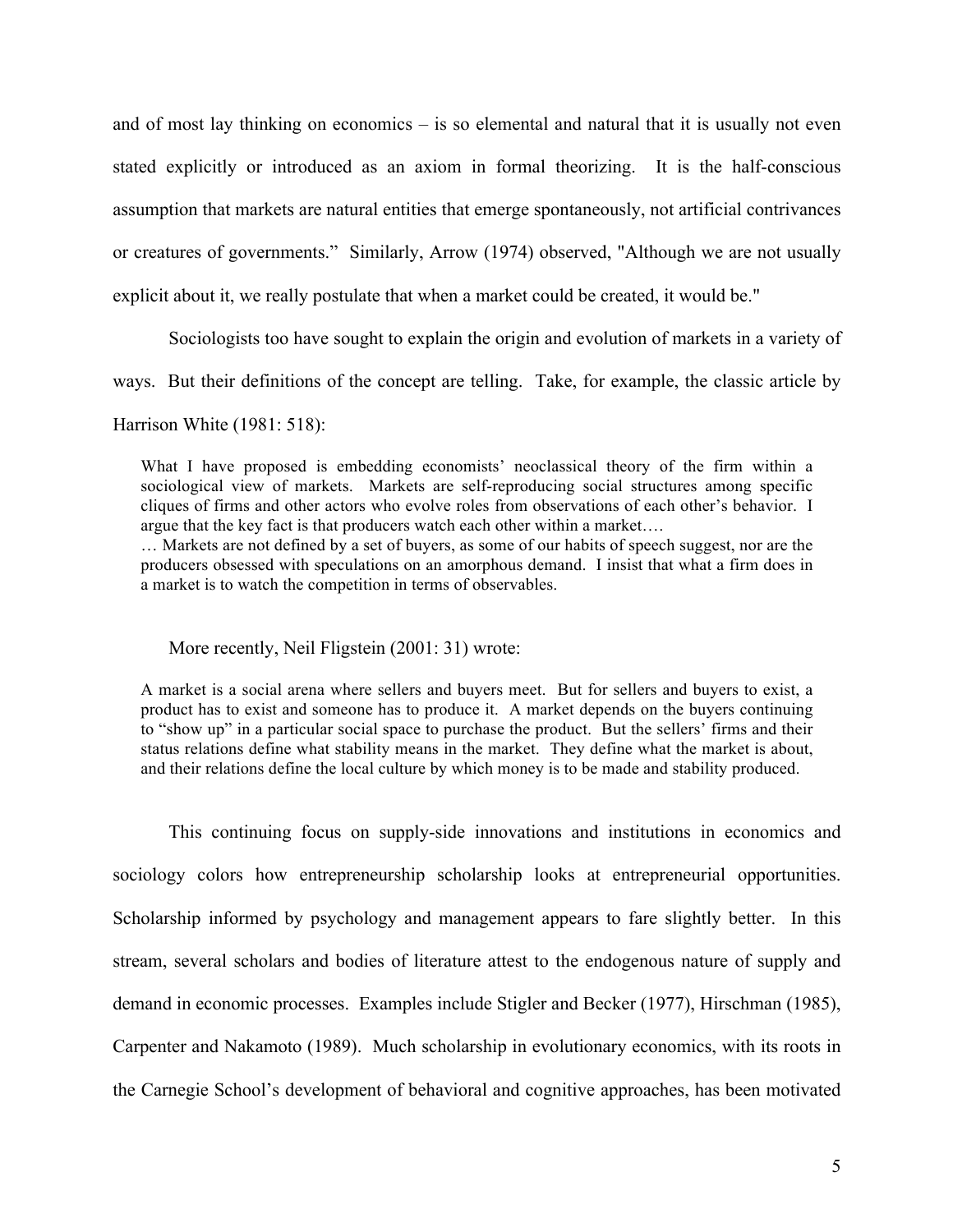by similar observations. This stream has sought to build a picture of technological change in the supply of products that is consistent with empirical observations of the origination and evolution of markets over time (Nelson and Winter 1982). This stream has also sparked a variety of studies on technology "push" and "pull" – supply-side and demand-side influences on the evolution of technology regimes. For an excellent review of the issues, see Dosi (1982).

A theory of the creation of demand for products and services must be similarly consistent with empirical observations about the origin and evolution of markets and recognize the interdependence between production and preference formation (Gualerzi 1998). In other words, demand theory must reflect the new opportunities for consumption that are created by new sources of supply. This interaction between endogenously created supply and endogenously created demand is an important issue in our understanding of the role of new markets and, indeed, the nature of competition itself.

The key idea here is that while individuals have abstract aspirations, there are diverse and plural ways in which these aspirations can be fulfilled (Lancaster, 1971). And what makes this even more complex is that these aspirations can themselves change over time as the individual learns and interacts with other individuals. Aspirations do not in themselves entail any single or inevitable set of "demands" in the conventional economic sense. Instead, individuals have only a very rough idea of their consumption goals. For example, the fact that people experience hunger does not imply a demand for hamburgers, let alone a "market" for the hamburger supplied by any particular fast food chain or restaurant. I would therefore argue that the transformation of an abstract aspiration such as hunger into particular market niches for particular foods ought to form a key topic in entrepreneurship research.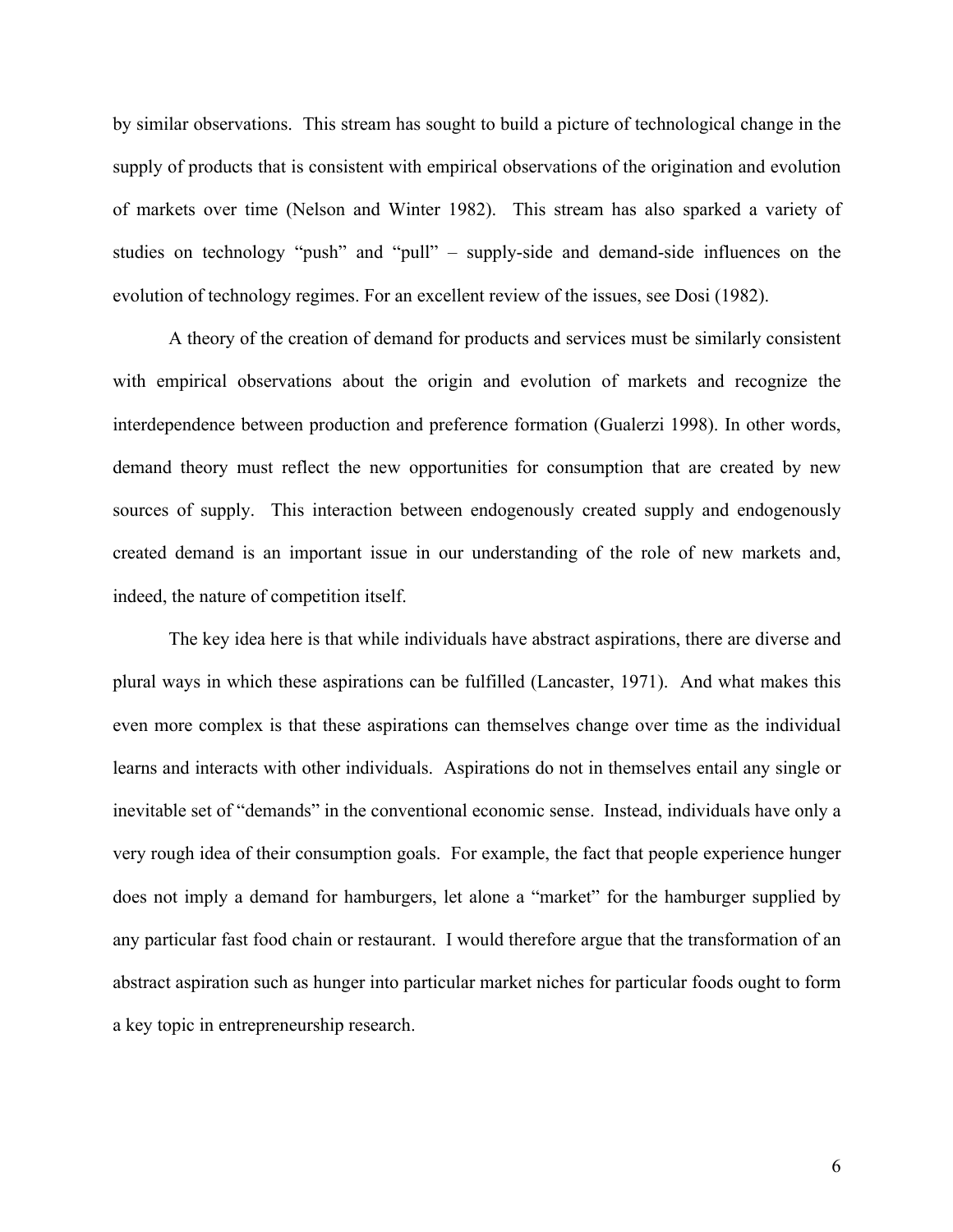### **3. Beyond Kirzner: Questioning the existence of opportunities**

Entrepreneurship researchers do acknowledge that the phenomena of primary interest to entrepreneurship, namely opportunities, occur in the absence of markets (Venkataraman, 1997). Although traditionally research has mostly been focused on (a) the attributes of entrepreneurs and (b) success factors related to new venture performance, more recently, the main focus of the field has shifted to the study of entrepreneurial opportunities (Busenitz et. al, 2003). The intellectual roots of this growing interest in entrepreneurial opportunities can be traced not only to Schumpeter (1934), but also to Kirzner (1973), which Venkataraman (1997) deemed the strong and weak form, respectively. In a nutshell, the Schumpeterian entrepreneur disrupts equilibrium through her innovation; the Kirznerian entrepreneur is alert to disequilibria and works to bring the economy back to equilibrium. Aldrich (1999) and Shane (2003) have pointed out that most entrepreneurial opportunities are likely to be Kirznerian, rather than Schumpeterian.

What are entrepreneurial opportunities? Are they phenomena to be explained by entrepreneurship research, or are they taken as givens in our analyses of what entrepreneurs do and how well entrepreneurial firms perform? Currently, the majority of approaches seems to suggest the latter. For example, Shane and Venkataraman (2000: 220) use Casson's definition of entrepreneurial opportunity and state:

To have entrepreneurship, you must first have entrepreneurial opportunities. Entrepreneurial opportunities are those situations in which new goods, services, raw materials, and organization methods can be introduced and sold at greater than their cost of production (Casson 1982). Although recognition of opportunities is a subjective process, the opportunities themselves are objective phenomena that are not known to all parties at all times. For example, the discovery of the telephone created new opportunities for communication, whether or not people discovered those opportunities.

Shane (2003: 18) extends this definition as follows: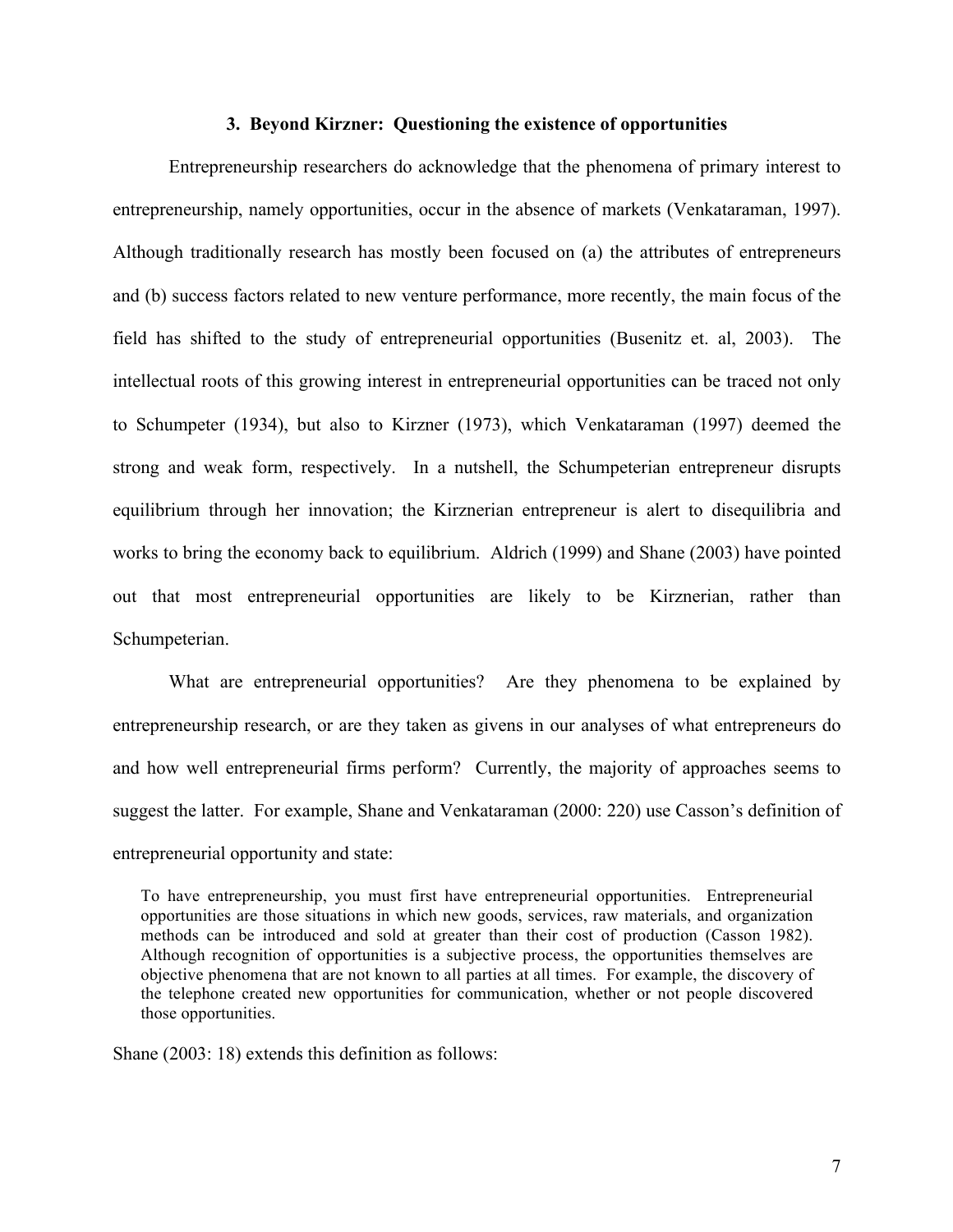I define entrepreneurial opportunity as a situation in which a person can create a new means-ends framework for recombining resources that the entrepreneur *believes* will yield a profit.

This definition has its problems, just as the definition of core concepts in *any* major field of inquiry does. Take for example the notion of "mass" in physics; "life" in biology; "resources" in strategy; or "market" in the social sciences. Without going into a criticism of definitions of entrepreneurial opportunity, I wish to note only that, as in the case of markets in the social sciences, entrepreneurial opportunity is mostly taken as a *given* in our scholarship so far<sup>1</sup>.

Just as the neoclassical entrepreneur (i.e. the producer) seeks to fulfill current and/or latent demand and capture market share, and the sociological/evolutionary entrepreneur seeks to adapt to and survive within extant markets, the Schumpeterian and Kirznerian entrepreneur seeks to recognize, discover, explore and exploit *given* opportunities. In fact, Shane (2003) identifies several sources for both types of opportunities that pre-exist the actions of the entrepreneur. Schumpeterian opportunities, he argues, arise out of technological, political/regulatory, and social/demographic changes; Kirznerian opportunities are largely idiosyncratic, and arise out of the errors and omissions of prior decision makers that cause surpluses and shortages.

Kirzner, notably, has a more complicated position as to the existence of opportunities and the entrepreneur's role in discovering them (1979: 8):

Entrepreneurial knowledge is a rarefied, abstract type of knowledge – the knowledge of where to obtain information (or other resources) and how to deploy it.

This entrepreneurial alertness is crucial to the market process. Disequilibrium represents a situation of widespread ignorance. This ignorance is responsible for the emergence of profitable opportunities. Entrepreneurial alertness exploits these opportunities when others pass them by. G. L. S. Shackle and Lachmann emphasized the unpredictability of human knowledge, and indeed, we do not clearly understand how entrepreneurs get their flashes of superior foresight. We cannot explain how some men discover what is around the corner before others do.

<sup>&</sup>lt;sup>1</sup> In all fairness, Venkataraman has co-authored a paper with me that is one of the exceptions (Sarasvathy, Dew, Velamuri, and Venkataraman, 2003)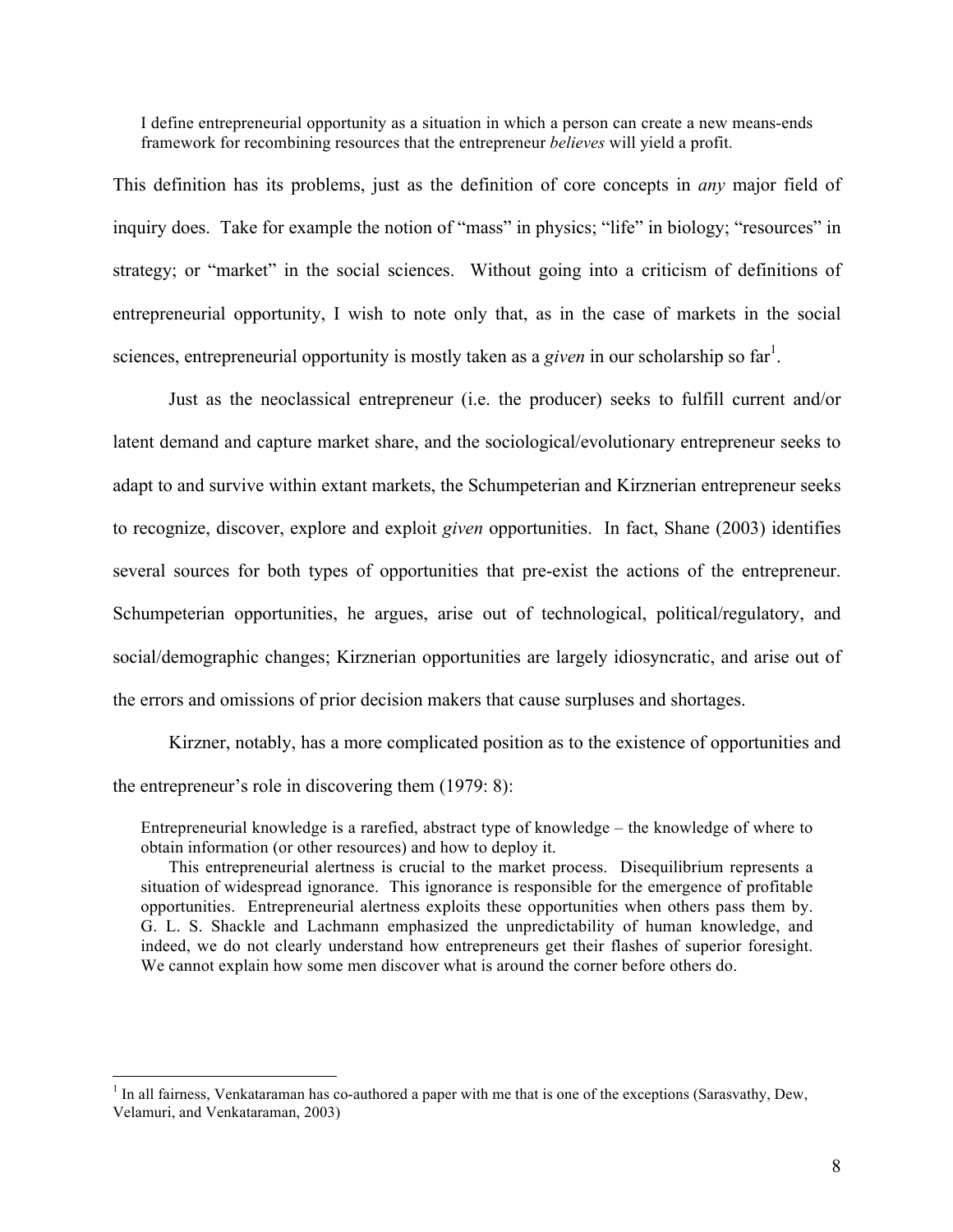From empirical investigations into the cognitive processes used by expert entrepreneurs to build new and lasting firms, I am persuaded that the answer to Kirzner's mystery is that entrepreneurs generally do *not* have any "flashes of superior foresight." Instead, as evidenced in Sarasvathy (2001), Sarasvathy and Kotha (2001), and Dew (2002), expert entrepreneurs use nonpredictive modes of reasoning and action that construct the so-called opportunity through a process of effectual interaction with stakeholders (See Figure 1 for a graphical depiction of this process and a verbal elaboration of it in Section 6 below). In other words, entrepreneurs often behave as though the opportunity is a *result* of their action rather than a precursor to it.

### **4. If markets and opportunities are not** *assumed to exist***, what do we assume instead?**

If we do not begin our scholarship taking either markets or opportunities as already existing or latent in society, where do we begin our analyses? There are two ways to approach this question. I will first lay out the philosophical argument in brief and then quickly move to mundane empirical reality for useful answers.

If we take as our starting point, existing theories such as the neoclassical economic framework, or its forefather, the philosophy of rational choice, we will of course have to *explain*  entrepreneurial activity or effectual reasoning as *deviations* from received wisdom. This would be akin to explaining Einstein's theory of relativity as a deviation from the Newtonian model. The more useful way adopted by physicists is to view Einstein's model as the more general one from which Newton's model can be derived as a special case. Here, in the spirit of Popper (1963), I would like to make the "bold" conjecture<sup>2</sup> that entrepreneurship similarly generalizes economics. In other words, economics and the social sciences connected with it study those

<sup>&</sup>lt;sup>2</sup> Popper on the falsificationist approach: "I can therefore gladly admit that falsificationists like myself much prefer an attempt to solve an interesting problem by a bold conjecture, even (and especially) if it soon turns out to be false, to any recital of a sequence of irrelevant truisms. We prefer this because we believe that this is the way in which we can learn from our mistakes; and that in finding our conjecture was false we shall have learnt much about the truth, and shall have got nearer the truth." (Conjectures and Refutations, 1963)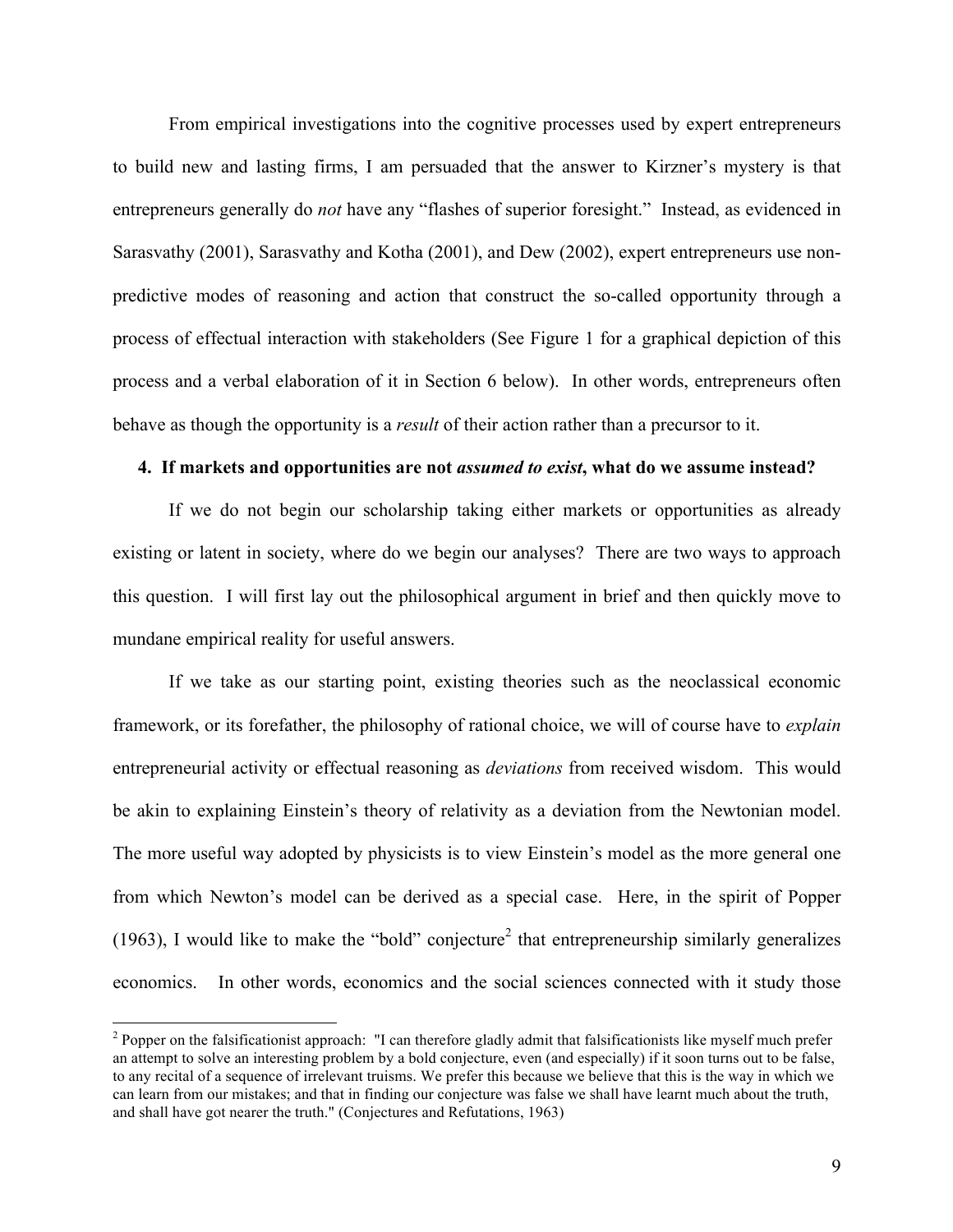particular cases where the market has already been created, or where industries/competitive landscapes already exist. Entrepreneurial opportunity, in this view, has to be the opportunity to create the primitives that these sciences take as given. The primitives, as listed at the beginning of this chapter include, among other things, preferences, demand functions, competitive landscapes and socio-political institutions.

In my view, entrepreneurial opportunities begin where everything of importance in human affairs begins – in the "world of pure experience" that William James (1996 [1912]) embraced and sought to understand. In this world, knowledge is never completed, and opportunities are always in-the-making, for as Jamesian pragmatism would have it, the universe itself consists of worlds-in-the-making. In James' vivid rhetoric (1996: 69):

*To continue thinking unchallenged is, ninety-nine times out of a hundred, our practical substitute for knowing in the completed sense*. As each experience runs by cognitive transition into the next one, and we nowhere feel a collision with what we elsewhere count as truth or fact, we commit ourselves to the current as if the port were sure. We live, as it were, upon the front edge of an advancing wave-crest, and our sense of a determinate direction in falling forward is all we cover of the future of our path. It is as if a differential quotient should be conscious and treat itself as an adequate substitute for a traced-out curve. Our experience, *inter alia*, is of variations of rate and of direction, and lives in the transitions more than in the journey's end.

In other words, opportunities are *made*, as well as found; and as empirical evidence shows, they are perhaps much more the *outcomes* of what entrepreneurs do than the data based on which entrepreneurs act. This view of action itself as a root cause of novelty in the world, as opposed to action as mere implementation of creative thought (Kirzner's "flashes of superior foresight" being an example of creative thought) is endorsed by recent developments in social philosophy. Joas (1996) for example, argues in great detail to generalize the theories of social action to include creative action, with rational action being a special case where assumptions of corporeality, situation, and sociality hold. He questions the wisdom of modeling creativity as mere deviations from rationality: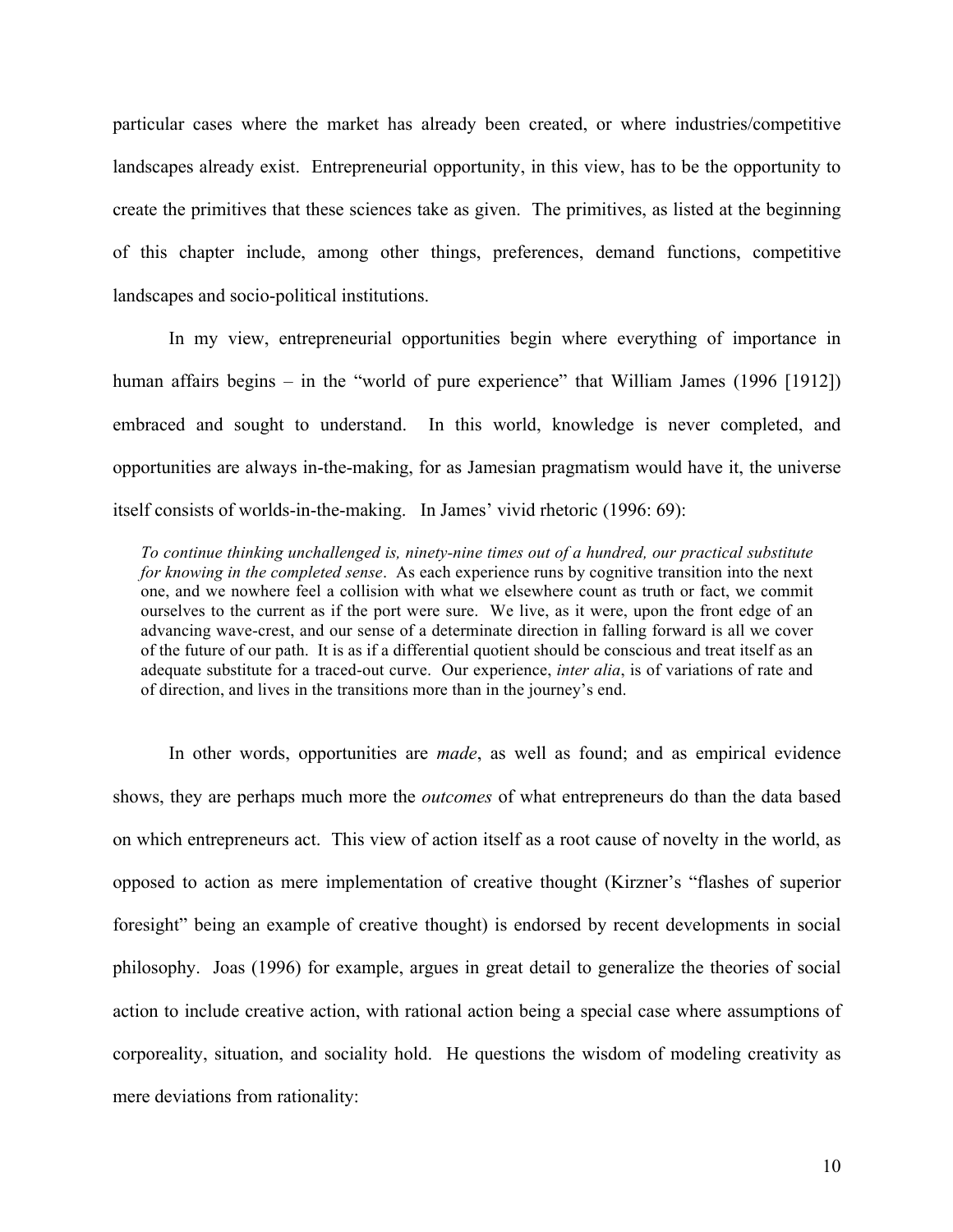Just as fixating on an enemy affects an individual as profoundly as does emulation of a role model, so too, sociological action theory is permeated with the theory of rational action precisely because it sees types of action only as gradations of deviation from rationality in the full sense of the concept and not a unique phenomena in their own right.

The question is whether this picture actually agrees with the facts. (1996: 35)

To the extent that entrepreneurial action is a form of creative action, it can be modeled as a more general form of action than rational economic action based on Joas' framework, as well as within those of other pragmatist philosophers such as Rorty's exposition of the *strong poet*, and Goodman's *ways of world making.* In sum, when we put together relevant ideas from pragmatists such as James, Dewey, Rorty, Goodman, and Davidson, we are led to the necessity of beginning our understanding of entrepreneurial opportunities in the mud of common human experience. And it is my contention that such an analysis will lead us to the conclusion that these opportunities are a *result* of the efforts of particular entrepreneurs striving to construct corridors from their personal experiences to stable economic and sociological institutions that comprise organizations and markets we see in the world. We can easily see this if we ask ourselves, *"How do people become entrepreneurs?"* instead of the more traditional question, *"Why do some people become entrepreneurs, while others do not?"* or its corollary *"Why do some perceive entrepreneurial opportunities and act upon them, when others do not?"*

The following is a rough taxonomy of the ways in which people become entrepreneurs:

### **Habitual entrepreneurship:**

Some people whose parents are entrepreneurs decide either to carry on with the family business, or become entrepreneurs in their own right. This is in line with any other profession – and tends to be more pronounced in more traditional societies such as India, where there is a distinct merchant/business caste or class. In more modern societies such as the US, even children of non-entrepreneurs become entrepreneurs because of early experiences such as a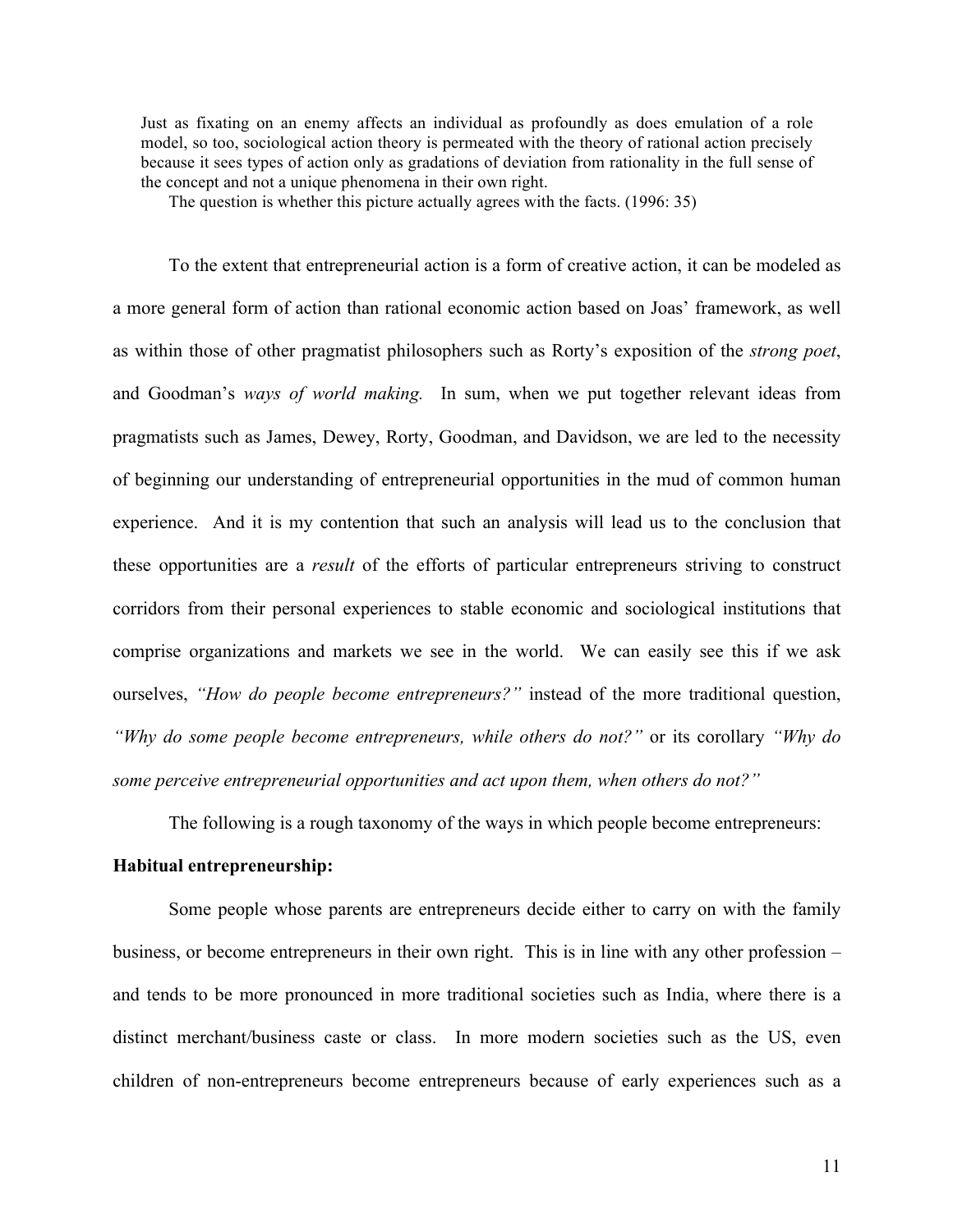successful newspaper route (Joe O'Donnell, founder of Boston Concessions) or selling garbage bags door to door as a twelve-year old (Mark Cuban, founder of Broadcase.com and owner of the Dallas Mavericks).

### **Necessity entrepreneurship:**

There is an itinerant relationship of trade-offs between the labor market and entrepreneurial ventures. People get fired from their jobs and become entrepreneurs. Or they quit their jobs because the parent company decided not to commercialize their ideas and inventions (See history of the disk drive industry in Christensen and Bower, 1996). Some people are simply unhireable, say, due to lack of education and requisite language skills (immigrant entrepreneurs for example) or criminal backgrounds (drug lords and protection racketeers, for example), and so become entrepreneurs.

#### **Incentivized entrepreneurship:**

Sometimes individuals are induced to become entrepreneurs. Governments in almost every country today offer seed money and other incentives to induce local citizens to start firms and commercialize government-owned technologies (e.g. Batelle National Labs' Entrepreneurial Leave Program). Microfinance organizations, as well as non-profit international aid organizations, governmental and non-governmental, also cajole and/or strong-arm a variety of natives in many developing countries to start ventures or become self-employed. Increasingly, business schools offer entrepreneurship as a career choice, collaborating with and even cofounding incubators for which they provide a steady pipeline of new entrepreneurs.

### **Celebrity entrepreneurship:**

Some individuals are fortunate enough to experience extra-ordinary success in their chosen professions. They then decide to found for-profit and/or non-profit organizations to

12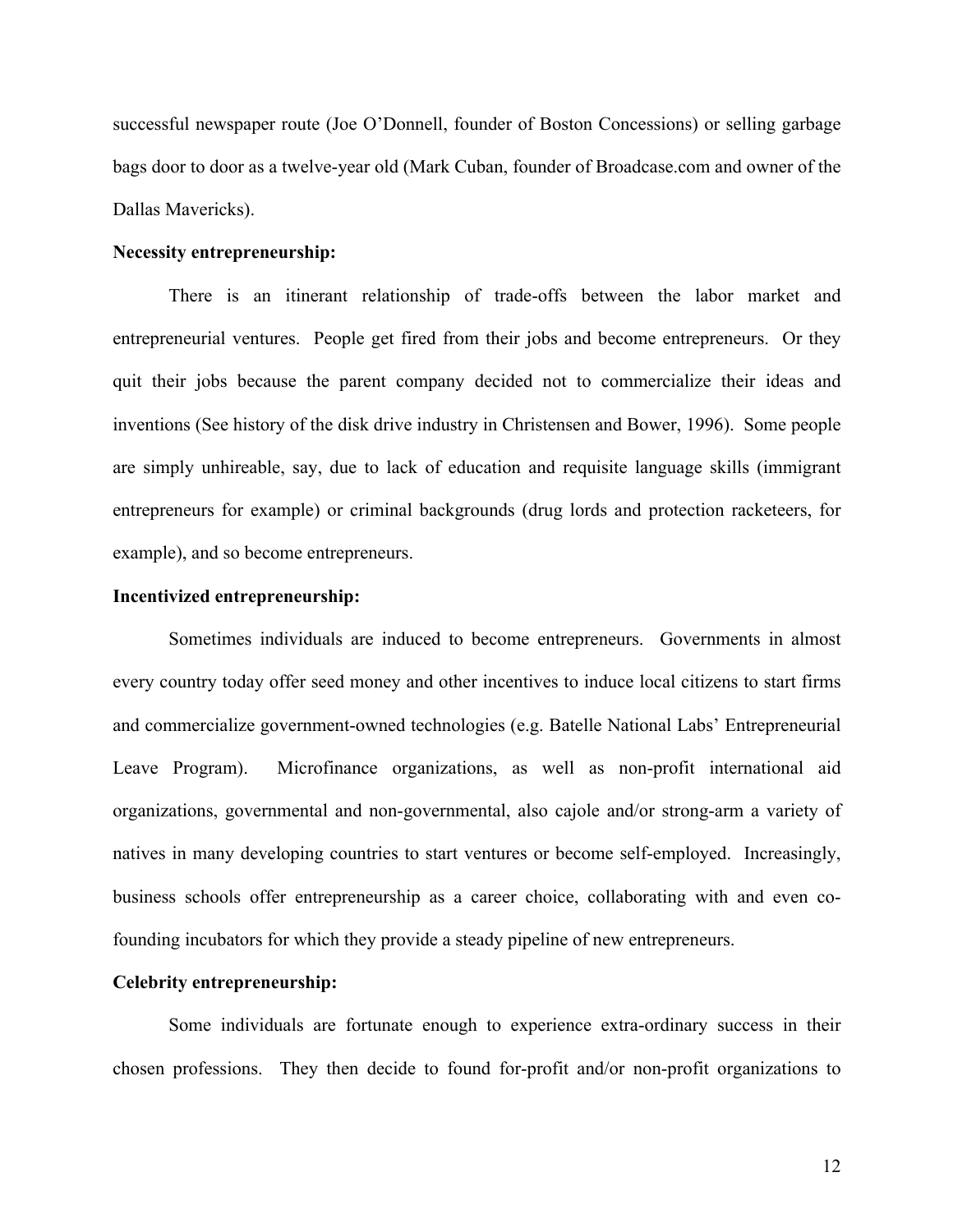create pathways for the less fortunate to find their way to financial independence. Examples abound from show business (Jodi Foster's Egg Pictures, Newman's Own sauces), professional sports (Magic Johnson's theaters), and other areas of the limelight (Oprah Winfrey's plethora of initiatives).

### **Social entrepreneurship:**

People who face extra-ordinary misfortunes too become entrepreneurs. Some social entrepreneurs such as Candy Lightner, who founded *Mothers Against Drunk Driving* after losing her child in a DUI accident, and Sharon Daugherty founder of *Innermotion*, who uses dance to rehabilitate victims of sexual abuse through, are cases in point. Other social entrepreneurs such as Peter Cove, who founded the for-profit firm *America Works* to move welfare recipients into the work force, also attest to the fact that entrepreneurship (for-profit, non-profit or hybrid) is an effective way to solve problems in society.

Entrepreneurship has heretofore been seen as the result of people *perceiving* an entrepreneurial opportunity; I would like to argue instead that entrepreneurial opportunities are predominately the result of people acting in entrepreneurial ways, some of which includes acting upon perceived opportunities. So what does it mean to act entrepreneurially? I turn to that question next.

### **5. Beyond Schumpeter and Kirzner: Simon's notion of the "artifact"**

To act entrepreneurially means to act as though the market is an artifact that results from human action and interaction. In other words, acting entrepreneurially involves *not* thinking of new markets either as natural forces, or as adaptive landscapes – both of which may be predictable to varying degrees, ranging over a very large swathe of the continuum of uncertainty. Instead, as Figure 1 shows, entrepreneurs realize that particular environments are artifacts of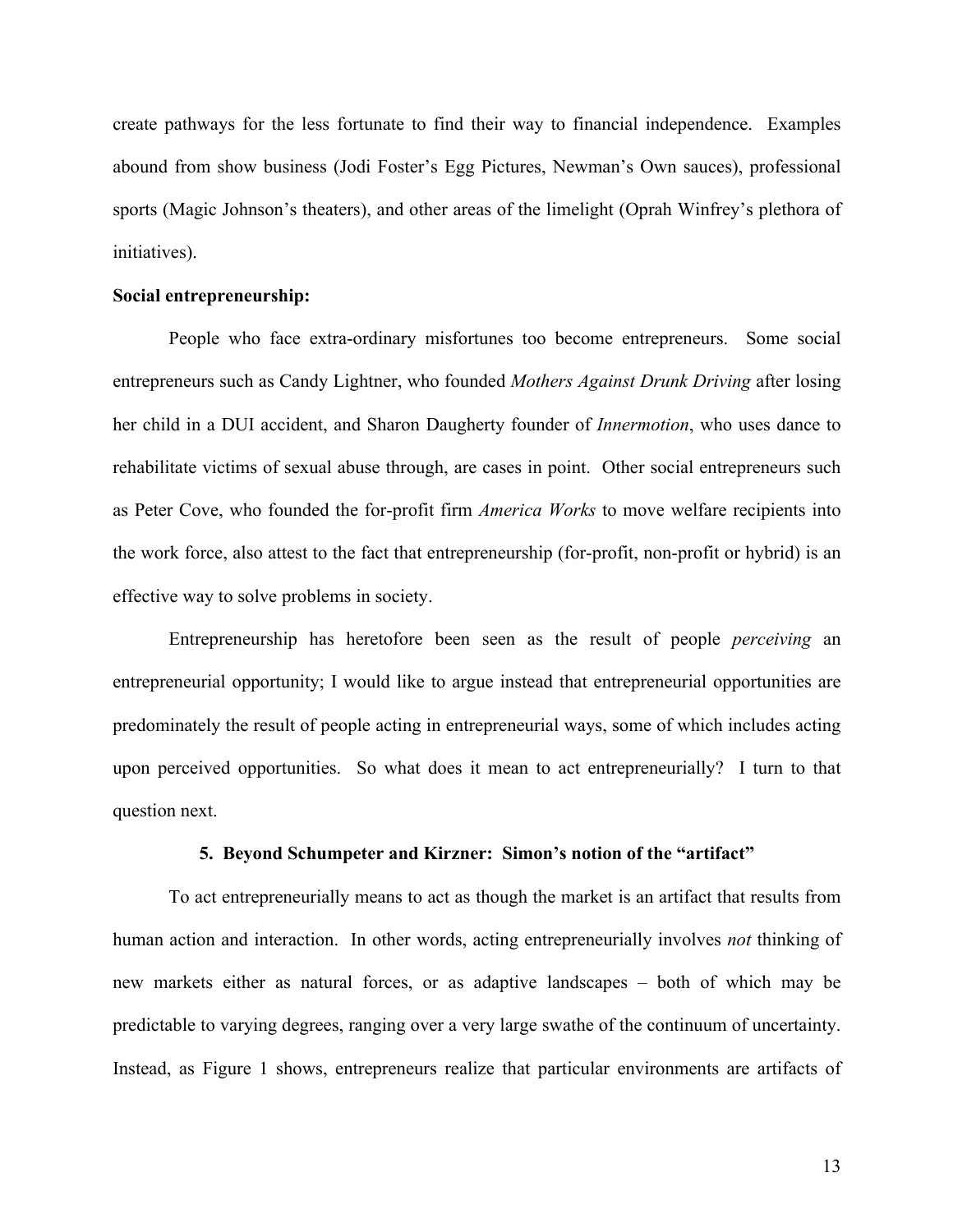interactive human design. This view coheres with Simon's arguments that environments are increasingly *artificial*:

The world we live in today is much more a man-made, or artificial, world than it is a natural world. Almost every element in our environment shows evidence of man's artifice. The temperature in which we spend most of our hours is kept artificially at 20 degrees Celsius; the humidity is added to or taken from the air we breathe; and the impurities we inhale are largely produced (and filtered) by man… …One may object that I exaggerate the artificiality of our world … I shall plead guilty to overstatement, while protesting that the exaggeration is slight (Simon, 1982: 4-5).

Simon did not stop with his insight that human beings fabricate artifacts that increasingly comprise the environments they live in. Instead, he introduced a whole new class of sciences that he termed *"the sciences of the artificial"* as opposed to the traditional dichotomy of the "natural" and "social" sciences. Entrepreneurship, as I have argued elsewhere (Sarasvathy and Simon, 2000: Sarasvathy, 2002; Augier and Sarasvathy, 2004) is a quintessential science of the artificial. Modeling entrepreneurship as a science of the artificial involves incorporating several ideas from Simon's work in our scholarship. These include:

### **Natural laws constrain but do not dictate our designs**

Within the constraints of natural law, our designs are contingent on our imagination and action; there is nothing intrinsically "inevitable" about them. Furthermore, constraints can be positive as well as negative. In fact, opportunities are but positive constraints that enable certain actions and not others. For example, paraphrasing what Shane and Venkataraman pointed out earlier, we can state that the invention of the telephone created new *technological possibilities* for communication. But how particular entrepreneurs act upon those possibilities, which stakeholders interact with them and commit particular resources to particular uses of the new technology, together determine over time what opportunities actually come to be and constitute the market for telecommunication.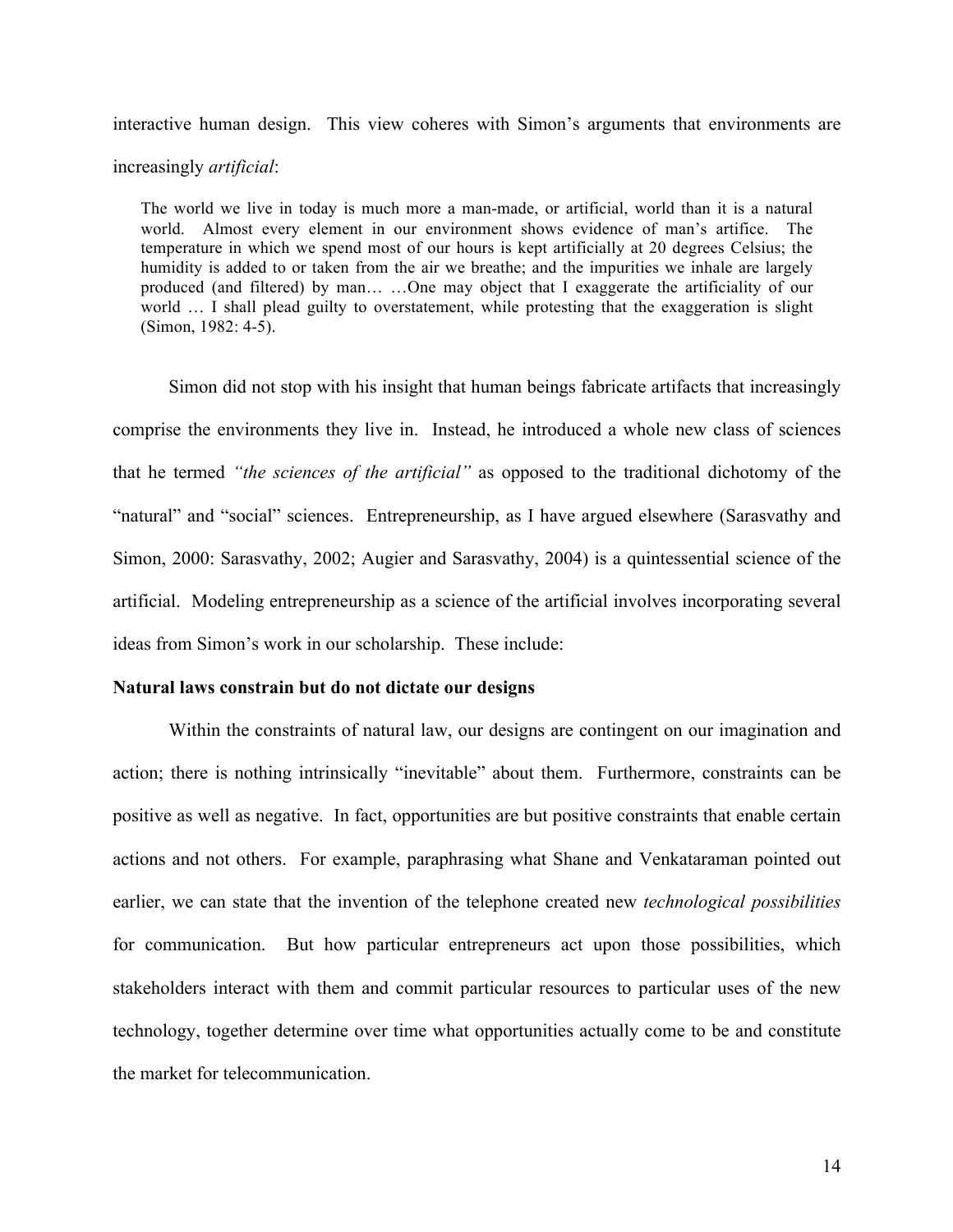### **We should seize every opportunity to avoid the use of prediction in design.**

Simon (1996: 147) stated,

Since the consequences of design lie in the future, it would seem that forecasting is an unavoidable part of every design process. If that is true, it is cause for pessimism about design, for the record in forecasting even such "simple" variables as population is dismal. If there is any way to design without forecasts, we should seize on it.

Expert entrepreneurs routinely use non-predictive strategies in building new firms and markets. Take the case of disruptive technologies in recent strategic management research. Christensen and Bower (1996) showed that listening to current customers and extrapolating from their responses led to the failure of leading firms in the disk drive industry. By relying upon predictive market research, the leading firms ended up under-investing in new technologies that turned out in the future to be disruptive to their current markets. If they had relied instead on *creating* their markets based on the technologies they had developed, particularly using low-cost effectual methods, they might not have missed the opportunities that new entrants in their industry ended up creating (Dew and Sarasvathy, 2001). Counterfactual arguments aside, the fact remains that these leading firms were so stuck in the paradigm of pre-existing markets that the artificial fabrication of new markets was not even on their radar screen as a viable strategic option.

Not relying on predictive information alone allows decision makers to increase the set of alternatives available to them, the first step in creative problem solving (Isaksen, 1987). Furthermore, not relying on predictive information also allows us to design without becoming tethered to final goals (or existing markets) and enables the creation of valuable novelty. In its turn, designing without final goals allows us to free ourselves from the pitfalls of prediction so we can use other mechanisms such as the scientific method (Harper, 1998), the garbage can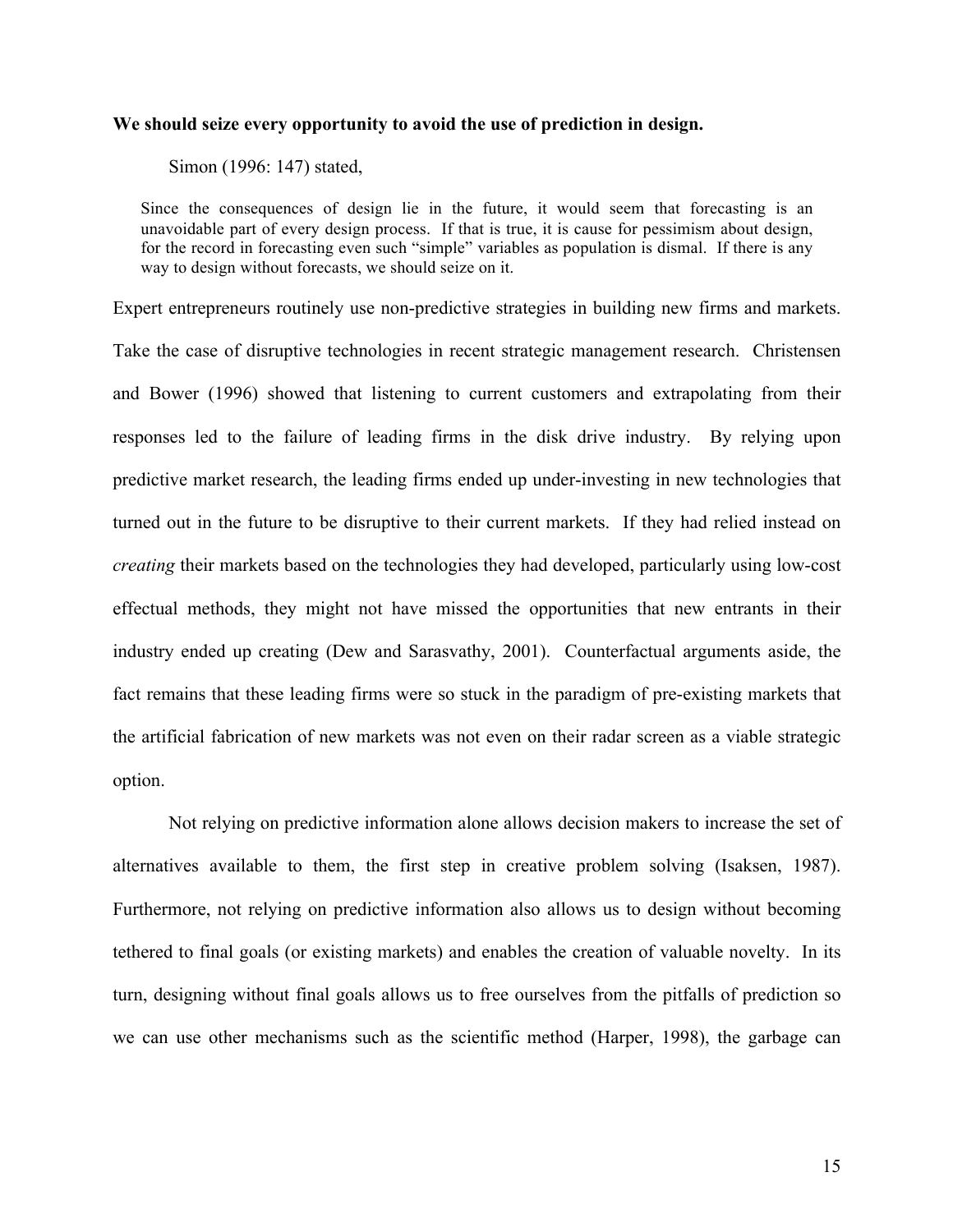(Cohen, March & Olsen, 1972), technology of foolishness (March, 1982), or the effectual logic of control (Sarasvathy, 2001).

### **Locality and contingency govern the sciences of the artificial.**

There are at least two major issues in decision making under high unpredictability: first, the information required to make informed decisions do not yet exist and/or is so dispersed and fragmented as to be inordinately difficult to gather (Hayek, 1945); second, even if such information can somehow be collected and collated, human cognitive limitations make it unviable to be analyzed in any comprehensive way (Simon, 1955). This means that most of the relevant knowledge that goes into making entrepreneurial opportunities is highly local (Dew, Velamuri and Venkataraman, in press) and the sheer variety of local contexts and the persistent heterogeneity of decision makers ceaselessly churns out unforeseeable contingencies.

But expert entrepreneurial decision making and the histories of many new ventures demonstrate that (a) contingencies can be viewed as opportunities to be exploited rather than as misfortunes to be avoided; and (b) while successes and failures are always local*,* cumulative learning is still possible. As Scott Cook founder of *Intuit* puts it (www.hbs.edu):

A third part of creating an entrepreneurial culture is to celebrate failure. It's very hard to be an entrepreneur inside a company if you feel you're going to get crucified for failing, because there's risk in being an entrepreneur. If you've tried ten things, five will fail. Besides, if you wait too long so that you can do enough research to be sure an idea will work, you're probably going to be too late. So you've got to create an environment where people know it's okay to fail and, that way, they'll try a lot more. They'll think outside the box. They're willing to think differently because they know that if it doesn't work, they won't be scorched and they'll still have a career.

At times, like when we've closed out a business, we've had something like a celebration of what we've learned. We celebrate what we now know that we did not know before because it will help us make much better decisions in the future. We celebrate those people who fail and everyone around them knows that they produced value. It wasn't the value we intended, but it's okay as long as we learn from it.

The role of serendipities in creating new technological breakthroughs is well documented (Roberts, 1989). And experimentation explicitly designed to falsify hypotheses is the hallmark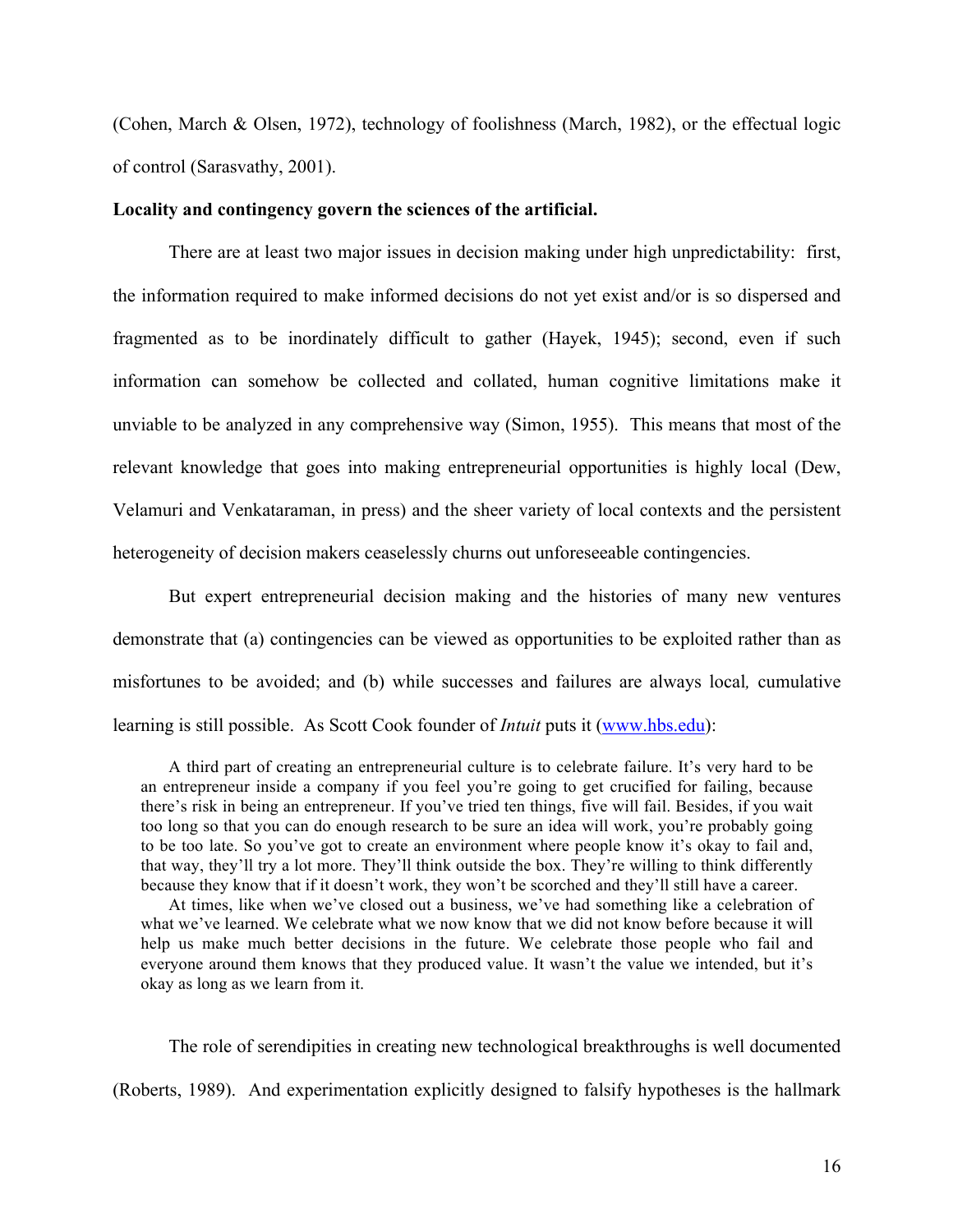of science. Non-predictive strategies combined with the leveraging of local knowledge and unexpected contingencies including those embodied in failures is the core of creating a variety of artifacts, technological as well as entrepreneurial.

# **Human beings are boundedly rational and docile.**

All the insights stated above with regard to the fabrication of artifacts rest on certain facts about human cognitive behavior. Simon's work on bounded rationality is well known. Less known are his arguments for the docile nature of human behavior. Simon defined "docility" as: *The tendency to depend on suggestions, recommendation, persuasion, and information obtained through social channels as a major basis of choice.* (Simon 1993: 156) Docility follows directly from bounded rationality and has been amply evidenced in laboratory work in behavioral economics. In a complete review of the literature, Schotter (2003: 196) concluded the following:

- 1. Laboratory subjects tend to follow the advice of naive advisors (i.e. advisors who are hardly more expert in the task at hand than they are).
- 2. This advice changes their behavior in the sense that subjects who play games or make decisions with naive advice play differently than those who play identical games without such advice.
- 3. The decisions made in games played with naive advice are closer to the predictions of economic theory than those made without it.
- 4. If given a choice between getting advice or the information upon which that advice was based, subjects tend to opt for the advice, indicating a kind of under-confidence in their decision-making abilities that is counter to the usual egocentric bias or overconfidence observed by psychologists.
- 5. The reason why advice increases efficiency or rationality is that the process of giving or receiving advice forces decision-makers to think about the problem they are facing in a way different from what they would do if no advice were offered.

In sum, docility suggests that human beings can and do build social artifacts in an interactive fashion, without having to invest in constant vigilance against opportunism.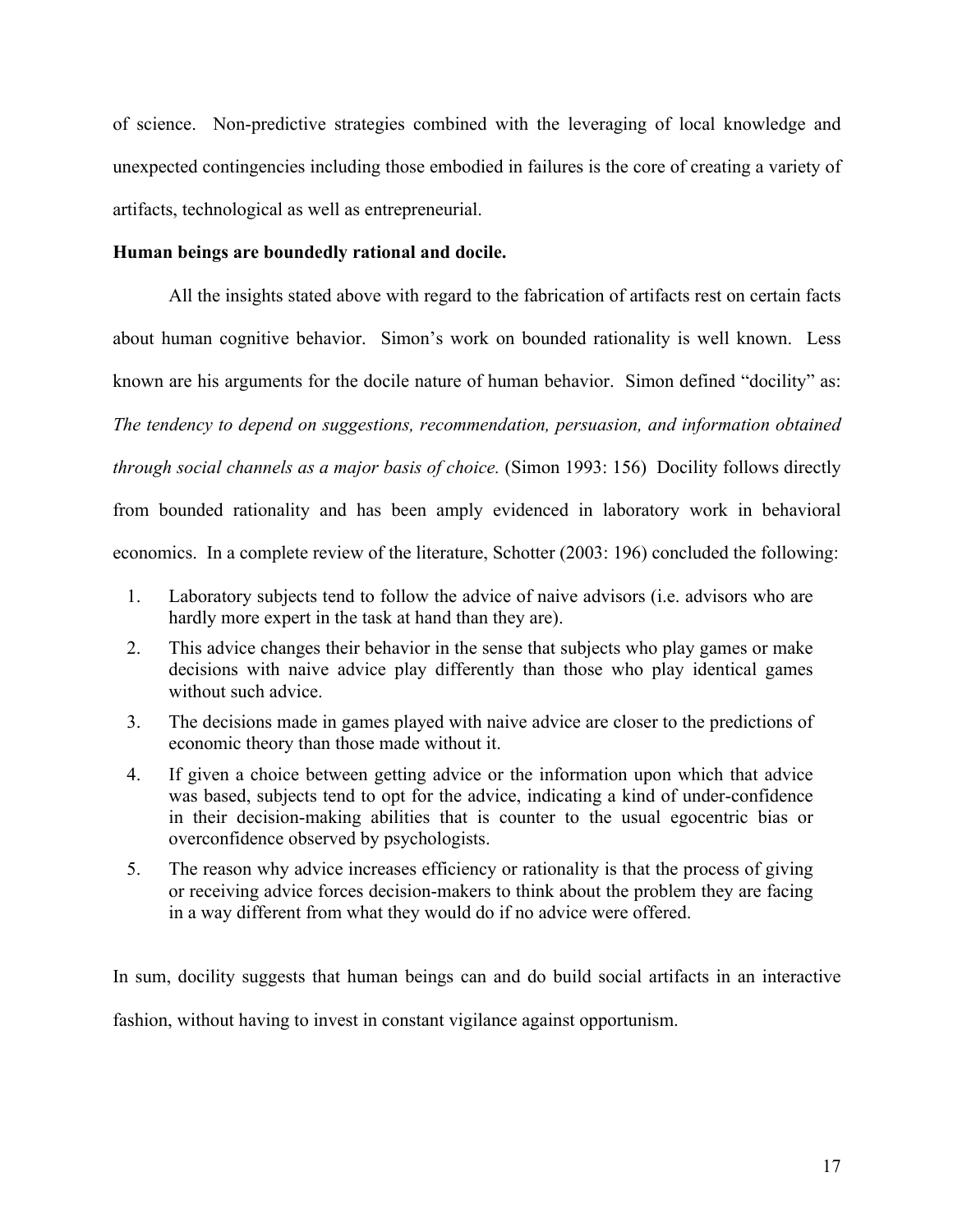How do we go from boundedly rational and docile human beings striving to live well in the Jamesian sense and seeking to construct the artificial environments within which they live, work, and play to the notion of "markets" that the social sciences seek to study and understand?

### **6. The market as an effectual artifact**

One path on this journey from James and Simon to the markets we observe in the world has been induced from studies of expert entrepreneurs (Sarasvathy, 1998) and the real-time history of a new industry (Dew, 2002), and specified in Figure 1. No doubt this path is still very much rough-hewn from sparse empirical data that needs to be filled out and elaborated in future studies. In the meanwhile, the extant details of the effectual interaction processes depicted in Figure 1 incorporate both the pragmatist's urging to begin in the mud of common human lives (who I am, what I know, and whom I know) as well as Simon's principles of the artificial outlined in the previous section. Effectuators are boundedly rational and docile; they try not to rely on predictive information; while fully heeding the constraints of reality, they nevertheless seek to re-make the world either with or without final goals; and they continually leverage locality and contingency in such re-making.

Figure 1 traces the effectual process as follows: Based on who he is, what he knows, and whom he knows, the effectuator generates a set of possible actions (actions for which he has high levels of self-efficacy) and starts interacting with people in his environment. Because both he and his potential stakeholders are docile, they are able to compare aspirations and abilities, debate the possibilities that they envision, and begin negotiating features of the project. Note that at this stage, both outcomes and returns to outcomes are vague and unpredictable at best. So the contents of the negotiations are focused on the nature and characteristics of the project (i.e. what the pie may look like) rather than the type and quantity of returns to the project (i.e. the size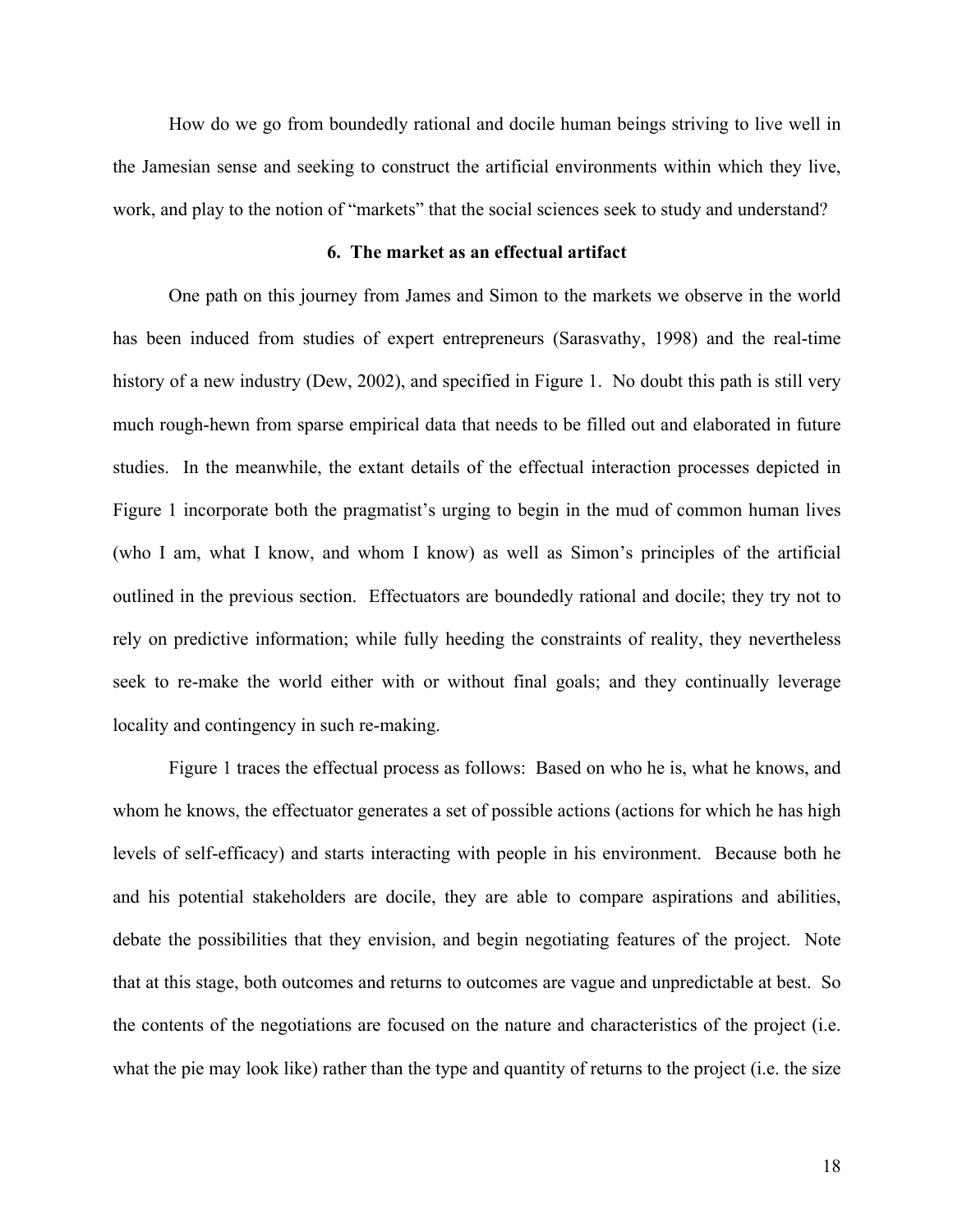and distribution of the pie). Note also that what the effectual process does at each stage and the market that is created at the end of the process are both determined by who comes on board; who comes on board is not determined either by an exogenous market or predictive information provided by customers and pundits. Who comes on board is determined by the people the effectuators are able to call upon or happen to meet and by the actual commitments that some of those people are willing to make to come on board the enterprise.

Depending on what the stakeholders are willing to commit and what they negotiate in return for their commitment, a chain of new means and goals become available to the effectuators. Assuming that this chain grows unbroken for a meaningful period of time, two cycles of consequences are set in motion: one is a widening cycle that increases the pool of resources available to the growing stakeholder group; the other is a converging cycle that pushes the growing group toward increasingly specific goals that become more clearly defined and less flexible as the social artifact coalesces into being.

In this effectual process, the social artifact, whether a firm or market or organization or institution becomes in many cases an embodiment of novelty, taking on a shape often unanticipated and sometimes even unimagined by the individual stakeholders whose commitments actually gave birth to it. For a detailed empirical examination how this process worked in the creation of the RFID industry, see Dew (2003). Case studies and early stage histories of most successful entrepreneurial ventures, whether in the for-profit or social sectors should provide compelling evidence for how this process operates and why it leads to novelty.

Let's briefly consider here the example of new ventures in the food industry to find illustrations of this process. As stated earlier, the fact that people get hungry does not imply a market for any particular type of food or the specific offerings of any particular firm. Of course,

19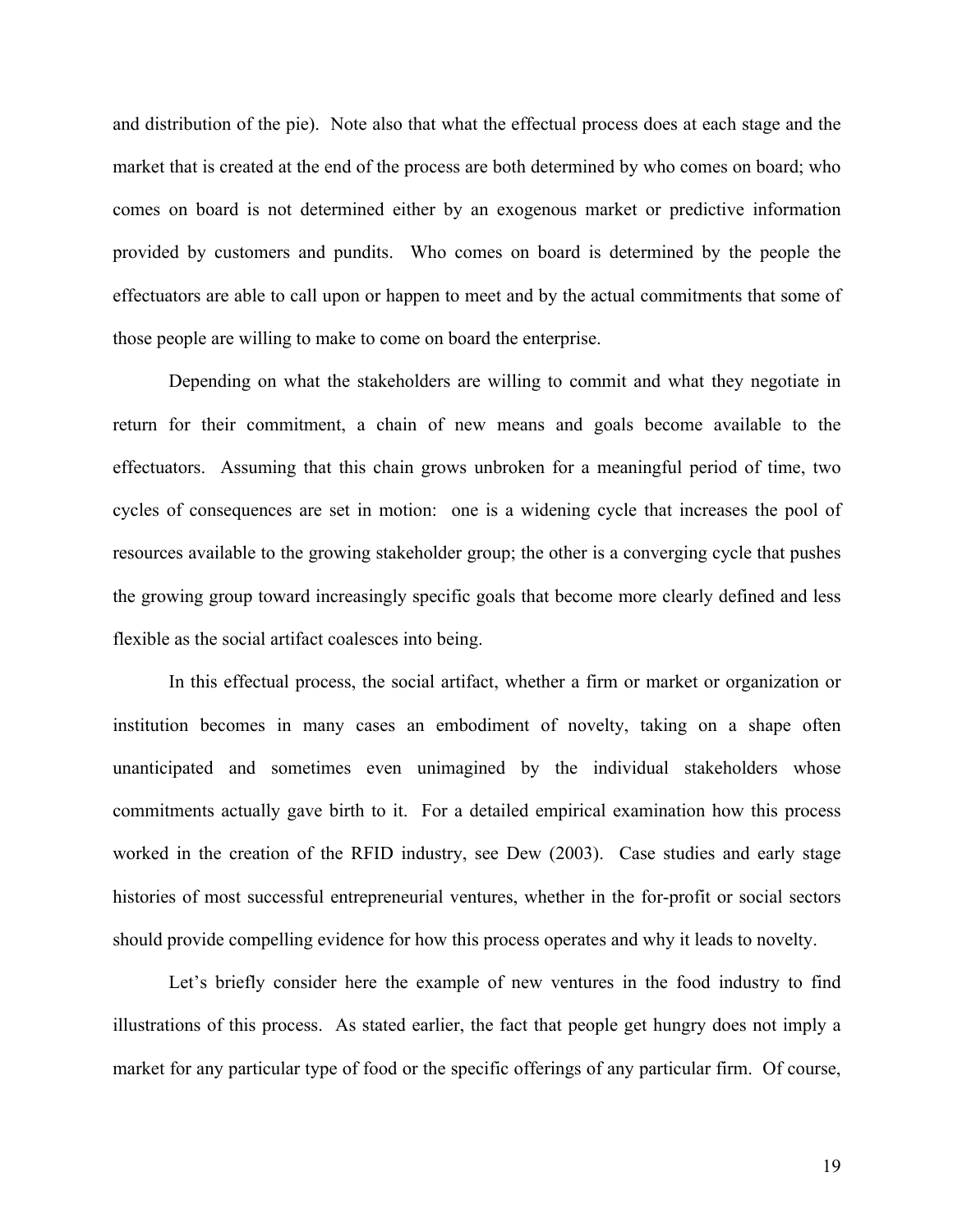since markets for food are very well understood in general, the manufacturer/entrepreneur can induce people to try new food products through several marketing and promotional techniques including free samples. But even in this relatively mundane industry, new markets get created through effectual processes. For example, the founders of Starbucks opened their first shop only as an outlet for selling fresh roasted and ground coffee beans, largely because they themselves were coffee afficionados. Only requests from walk-in prospects for trying out the coffee in the shop led them to the idea of a coffee shop such as the modern Starbucks Coffee shops. Even armed with the knowledge about existing markets of coffee drinkers, no one could have predicted ex-ante the market for Starbucks. In any case, the founders of Starbucks certainly did not. That market was created through a transformational process that involved the interactions of multiple stakeholders that over time coagulated into a familiar shape that we all recognize as a "market" for specialty coffees and coffee culture (Vishwanath and Harding, 2000).

To put it in a nutshell, in an effectual universe, Needs, Wants and Desires  $\neq$  Demand; and, Demand  $\neq$  Supply  $\neq$  Market. The relationships between supply and demand are circular, interactive and contingent rather than linear, unilateral and inevitable (Earl, 1998). In a plural and effectual universe markets are artificial inventions endogenous to the entrepreneurial process.

### **7. Entrepreneurial opportunities: Constructing corridors to social science primitives**

If we put relevant nuggets from the pragmatist philosophers together with Simon's ideas in *The Sciences of the Artificial,* and use the combined lens to examine entrepreneurial opportunities, we get the following two premises about what human beings do and two conjectures about how demand-side artifacts come to be:

Jamesian Premise: *People strive to live well*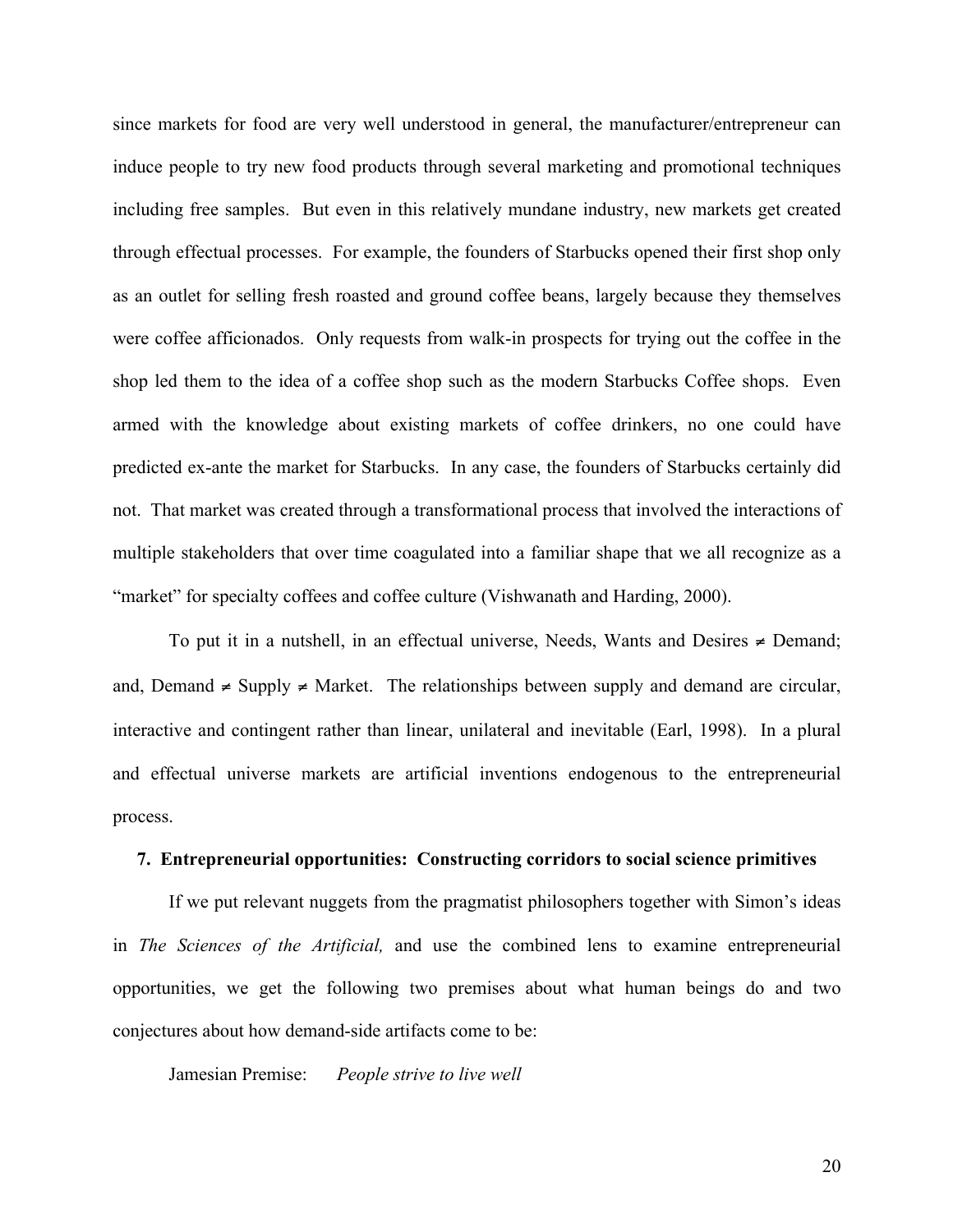Simonian Premise: *People strive to construct their environments.*

My first conjecture based on the two premises above is that entrepreneurship is a powerful tool in both these endeavors.

My second conjecture is that profitable opportunities get created in those societies and epochs in which people strive to live well and construct their environments using entrepreneurial means and methods.

A historical analogy might be of help here in clarifying my key points. The universe is for the most part the same as it was before Francis Bacon spelled out the elements of the scientific method in *The New Organon* in the  $16<sup>th</sup>$  Century. Yet, armed with the scientific method, socio-political and economic institutions could be created that led to a significantly more accelerated pace of scientific progress that enabled a continuing explosion of new technological innovations. Understanding the scientific method was crucial to our proactive creation of technological inventions. Alfred North Whitehead summed it up best when he remarked that the greatest invention of the nineteenth century was the idea of invention itself. Similarly, it is my contention that there exists an entrepreneurial mode of reasoning and action that creates profitable opportunities in the world. Understanding the entrepreneurial method and building effective institutions based on it will therefore be key to the creation of economic opportunities.

This line of argument has important implications for policy and research. Our economic development efforts, for example, would be extremely different if we accept the premise that entrepreneurs go where economic opportunities are versus if we believe that opportunities get created where entrepreneurs are. In the former case, we would invest in creating opportunities – i.e. deploy our resources toward bringing the latest technologies and the infrastructure needed for

21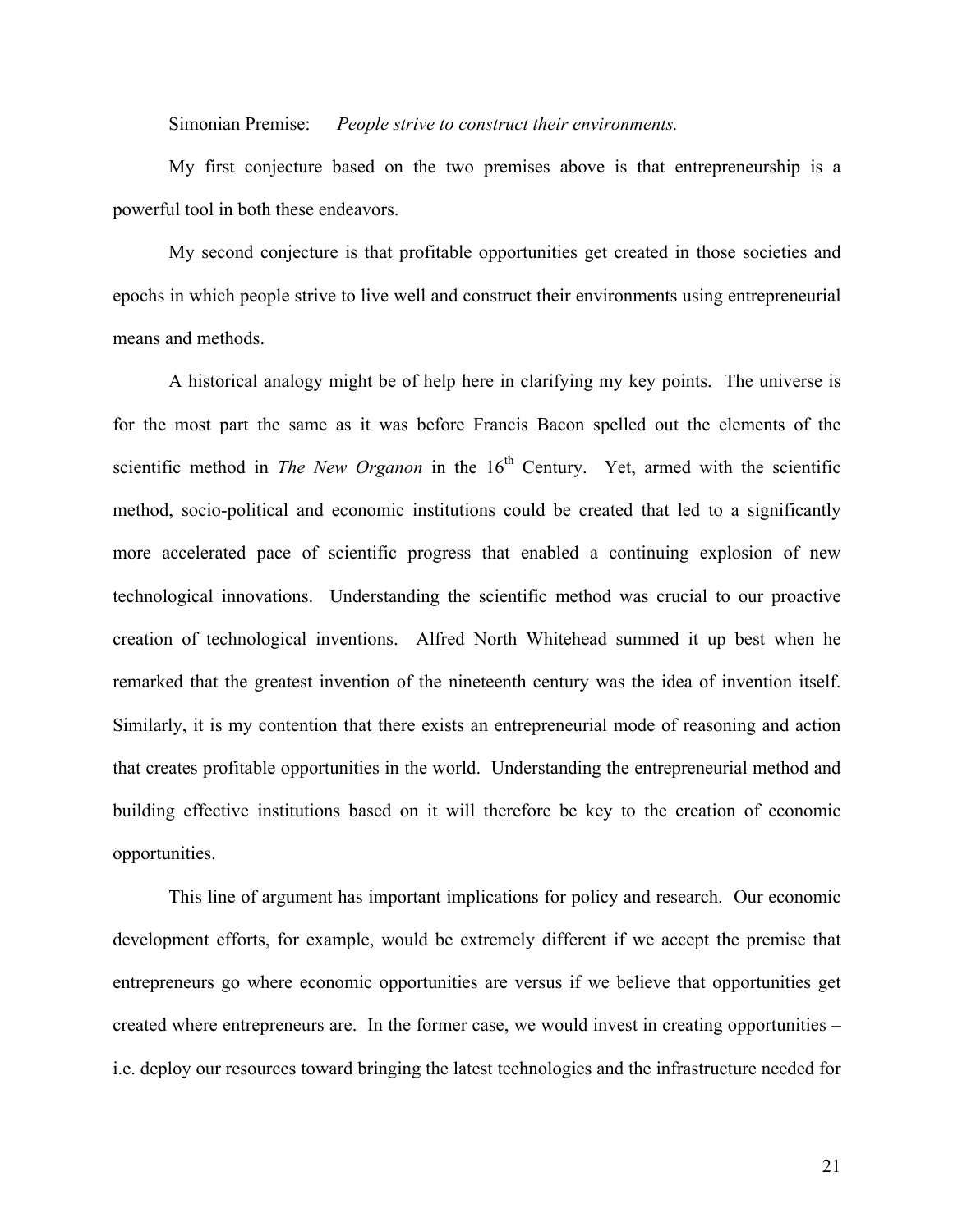them to the regions we are interested in developing. In other words, we would invest in incentives and inducements for attracting hi-tech entrepreneurs by trying to create opportunities for them locally. But if we accept the premise that entrepreneurs create economic opportunities, we would invest our economic development resources in entrepreneurship education and support local entrepreneurs who seek to leverage pre-existent local resources to create new opportunities that do not depend upon new technologies transplanted from other regions of the world. Prahalad and Hammond (2002), for example, have shown how even multi-national corporations can benefit from local solutions created in developing countries that usually pass under the radar of major economic development initiatives. Similarly, the social venture, Ashoka, leverages the efforts of social entrepreneurs in remote corners of the world who have found local solutions to a variety of social problems from poverty to global environmental issues.

It is obvious that both approaches (i.e. bringing opportunities to entrepreneurs and supporting entrepreneurs in the creation of new opportunities) would be useful and necessary in fostering economic development. But the overarching emphasis of most policymakers today rests on the premise that opportunities have to pre-exist entrepreneurs.

The same sort of emphasis dominates our research efforts. Recurring back to my earlier review of the literature on entrepreneurial opportunities, we have predominately invested in the premise that opportunities pre-exist entrepreneurs; and that entrepreneurs primarily "discover" what already exists. The *sources* of these opportunities are attributed to exogenous technological progress and social changes rather than to the entrepreneurial method. There is, however, an ongoing debate among scholars in the field as to the subjective versus objective nature of entrepreneurial opportunities. For example, scholars such as Gartner (2001) have argued that opportunities do not exist "out there" but are enacted in the sense of Weick (1979). The thrust of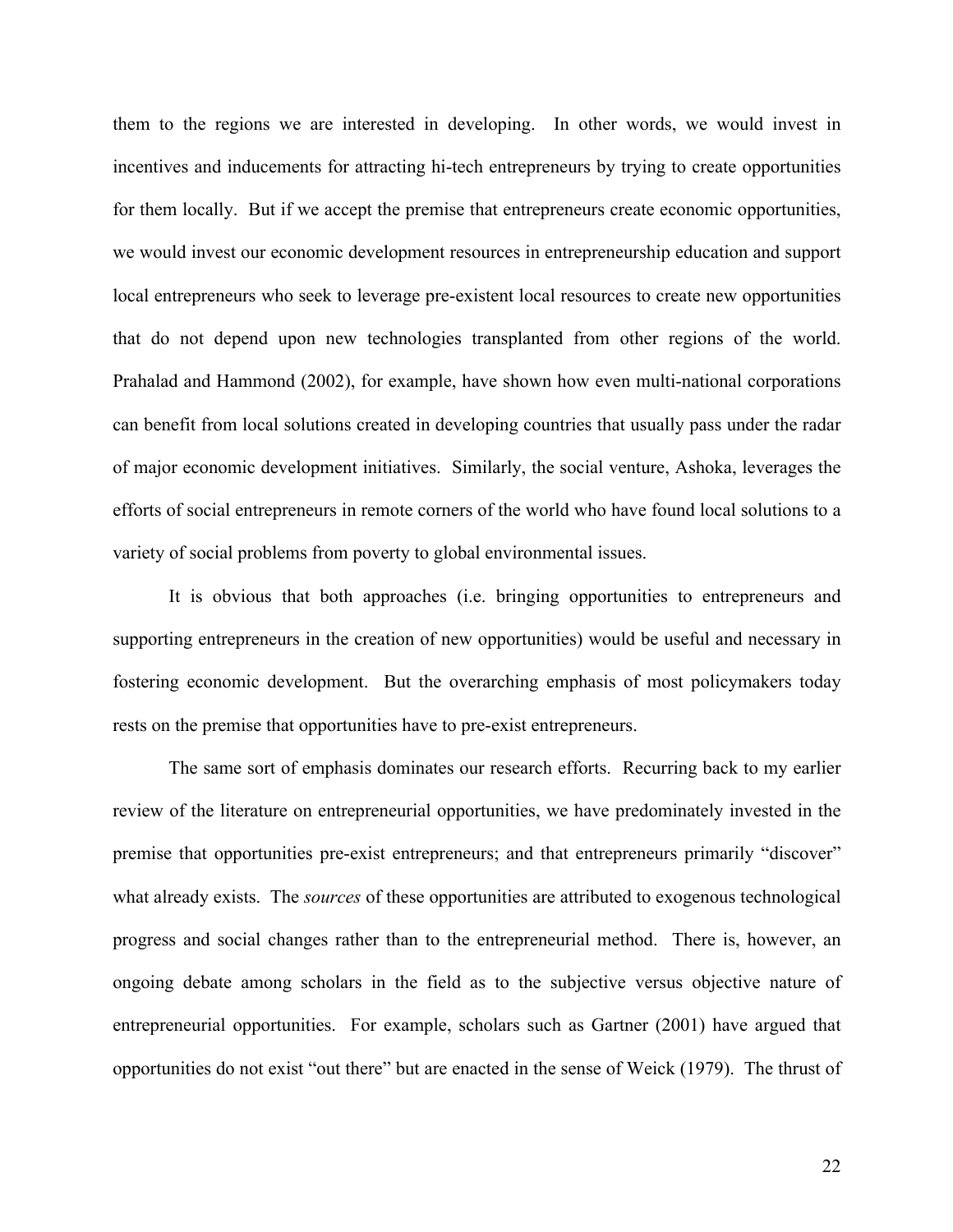my thesis takes a different tack on this debate. The question here is not whether opportunities exist objectively in the world or whether they exist primarily in the entrepreneurs' minds. Instead, the key debate concerns the issue of whether opportunities make entrepreneurs or whether entrepreneurs create opportunities.

Some of the pragmatist philosophers and Simonian scientists offer a plausible answer: The world exists – that is not in question, however one perceives it or interprets it or not. But that does not mean that technologies exist; or opportunities exist. Technologies have to be invented, fabricated, constructed, made – from the materials in the world. The scientific method effectively enables such making. So too, I contend, opportunities and markets have to be invented, fabricated, constructed, made – through the peculiar processes of human action and interaction that comprise the entrepreneurial method.

The markets that the social sciences take as primitives in their analyses are artifacts that are constructible through the entrepreneurial method. Entrepreneurial opportunities, therefore, are the corridors that entrepreneurs construct leading from the daily aspirations of all human beings to live well and obtain greater control over their particular destinies to the organization of preferences, utilities, institutions and technologies that the social sciences seek to study under the rubric of "markets."

Q. E. D.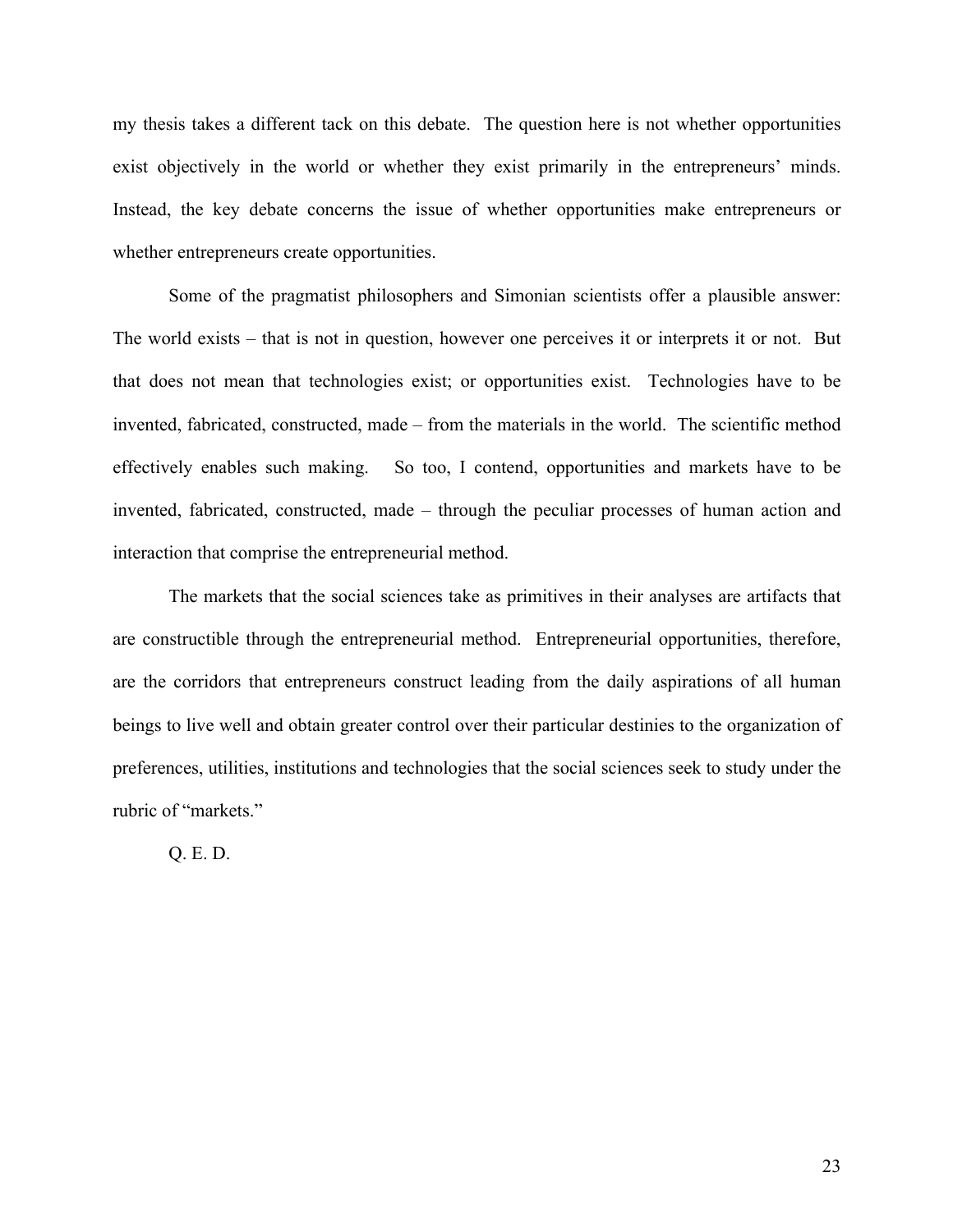#### **References**

- Aldrich, H. 1999. *Organizations Evolving*. London: Sage.
- Arrow, K. J. 1974. Limited Knowledge and Economic Analysis. *American Economic Review*  64(1): 1-10.
- Augier, M., and Sarasvathy, S. 2004. Integrating evolution, cognition and design: Extending Simonian perspectives to strategic organization. *Strategic Organization* 2(2): 169-204.
- Busenitz, L. W., West III, G. P., Shepherd, D., Nelson, T., Chandler, G. N., and Zacharakis, A. 2003. Entrepreneurship Research in Emergence: Past Trends and Future Directions. *Journal of Management* 29(3) 285–308.
- Carpenter G. S., and Nakamoto, K. 1989. Consumer Preference Formation and Pioneering Advantage. *Journal of Marketing Research* August 1989: 285-298.
- Christensen, C. M., and Bower, J. L. 1996. Customer Power, Strategic Investment and the Failure of Leading Firms. *Strategic Management Journal* **17**:197-218.
- Cohen, M. D., March, J. G., and Olsen, J. P. 1972. A garbage can model of organizational choice. *Administrative Science Quarterly* 17(1): 1-25.
- Dew, N. 2003. Lipsticks and Razorblades: How the Auto ID Center used Pre-commitments to build *The Internet of Things*, *Dissertation, University of Virginia,* Charlottesville, VA.
- Dew N., Velamuri, S. R., and Venkataraman, S. In Press. Dispersed knowledge and an entrepreneurial theory of the firm. *Journal of Business Venturing.*
- Dew, N., and Sarasvathy, S. D. 2001. Of immortal firms and mortal markets: Dissolving the *Innovator's Dilemma.*' Presented at *The Second Annual Technology Entrepreneurship Research Policy Conference* University of Maryland, available for download from www.effectuation.org.
- Dosi G. 1982. Technological Paradigms and Technological Trajectories. *Research Policy* **11**:147-162.
- Earl P. 1998. Consumer Goals as Journeys into the Unknown. In *The Active Consumer* Bianchi, M. (ed.) London: Routeledge.
- Fligstein, N. 2001. *The Architecture of Markets: An Economic Sociology of Twenty-First-Century Capitalist Societies.* Princeton University Press.
- Gartner, W. B., Carter, N. M., and Hills, G. R. (2001). Opportunities are enacted! Paper presented at the *Movements in Entrepreneurship Workshop*. Entrepreneurship and Small Business Research Institute, Stockholm, Sweden.
- Gualerzi D. 1998. Economic Change, Choice and Innovation in Consumption. In *The Active Consumer* Bianchi M. (ed.), London: Routeledge.
- Harper, D. 1998. How entrepreneurs learn: A Popperian approach and its limitations. *Working paper*, New York University.
- Hayek, F. A., 1945. The Use of Knowledge in Society. *American Economic Review* 4; 519-30.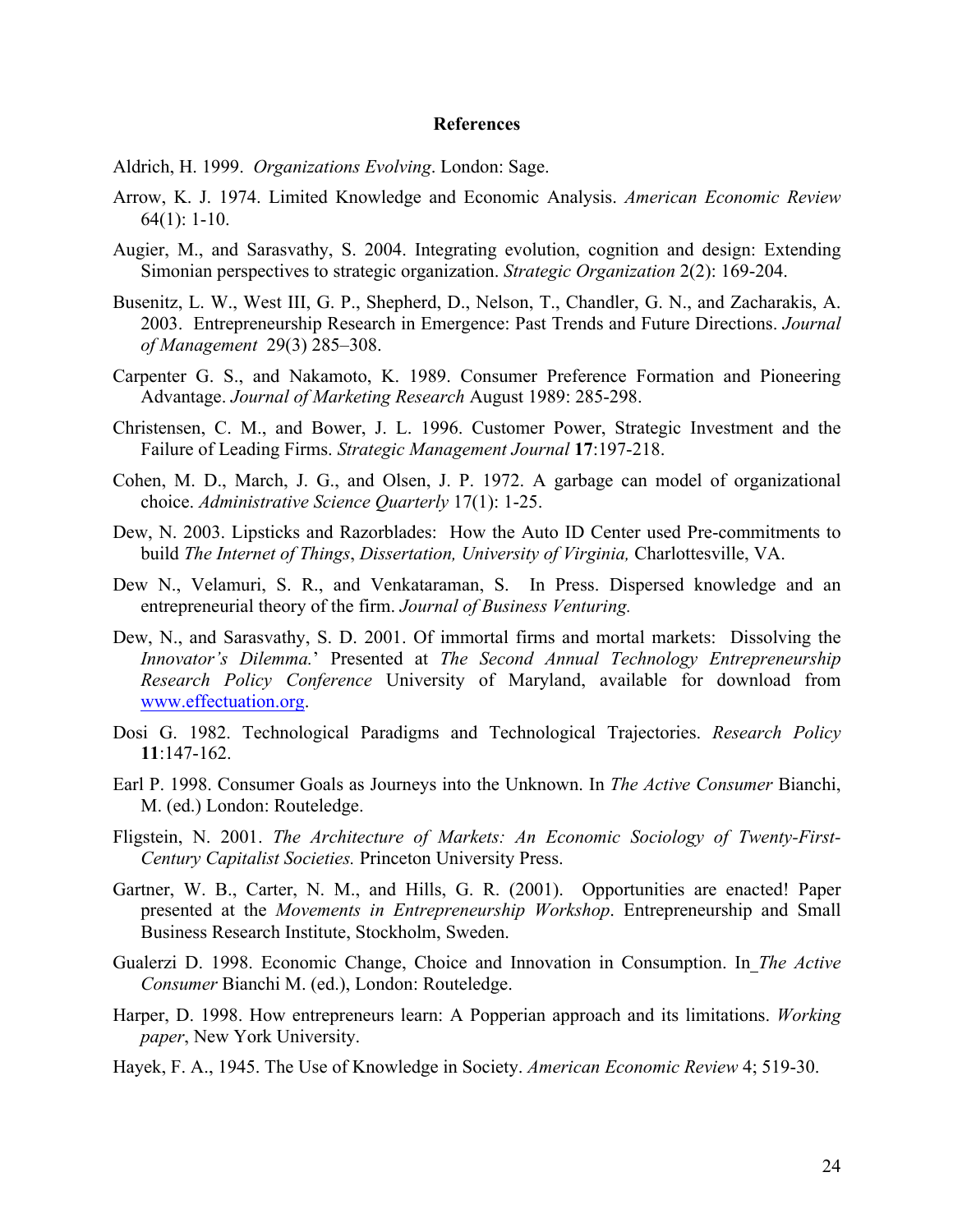- Hirschman AO. 1985. *Rival Views of Market Society and Other Recent Essays.* Cambridge: Harvard.
- Isaksen, S. G. (Ed. ). 1987. *Frontiers in creativity research: Beyond the basics*. Buffalo, NY: Bearly Limited.
- James, W. 1996 [1912]. A world of pure experience. *Essays in radical empiricism* University of Nebraska Press: 39-91.
- Joas, H. 1996. *The Creativity of Action*. Chicago: University of Chicago Press.
- Kirzner, I. 1973. *Competition and entrepreneurship*. Chicago IL University of Chicago Press
- Kirzner, I. 1979. *Perception, opportunity, and profit: Studies in the theory of entrepreneurship*. University of Chicago Press.
- Lancaster K. 1971. *Consumer Demand; A New Approach*. New York: Columbia University Press.
- March, J. G. 1982. The technology of foolishness, In J. G. a. J. P. O. March (Ed.), *Ambiguity and choice in organizations*: 69-81. Bergen, Norway: Universitetsforlaget.
- Nelson, R., and Winter, S. 1982. *An Evolutionary Theory of Economic Change*. Cambridge:
- Olson, M., and Kahkonen, S. 2000. *A Not-so-dismal Science: A Broader View of Economics and Societies.* Oxford University Press.
- Popper, K. 1963 *Conjectures and Refutations.* Routledge.
- Prahalad, C. K., and Hammond, A. 2002. Serving the World's Poor, Profitably. *Harvard Business Review,* 80(9): 4-11..
- Roberts, R. M. 1989. *Serendipity: Accidental Discoveries in Science.* NY: John Wiley & Sons.
- Sarasvathy, S. D. 1998. How do firms come to be? Towards a theory of the prefirm, *Dissertation, Carnegie Mellon University,* Pittsburgh, PA.
- Sarasvathy, S. D. 2001a. Causation and Effectuation: Towards a theoretical shift from economic inevitability to entrepreneurial contingency. *Academy of Management Review* **26**(2): 243- 288.
- Sarasvathy, S. D. 2001b. Effectual reasoning in entrepreneurial decision making: Existence and bounds. *Best paper proceedings, Academy of Management 2001* Washington DC, August 3- 8, 2001.
- Sarasvathy, S. D. 2003. Entrepreneurship as a science of the artificial. *Journal of Economic Psychology* 24: 203-220.
- Sarasvathy, S. D., Dew, N., Velamuri, S. R., and Venkataraman, S. 2003. Three views of entrepreneurial opportunity. *Handbook of Entrepreneurship Research,* Z.J. Acs and D.B. Audretsch (eds.), Kluwer L aw International: 141–160.
- Sarasvathy, S. D., and Simon, H. A. 2000. Effectuation, near-decomposability, and the creation and growth of entrepreneurial firms. presented at *The First Annual Technology Entrepreneurship Research Policy Conference*, University of Maryland, available for download at www.effectuation.org.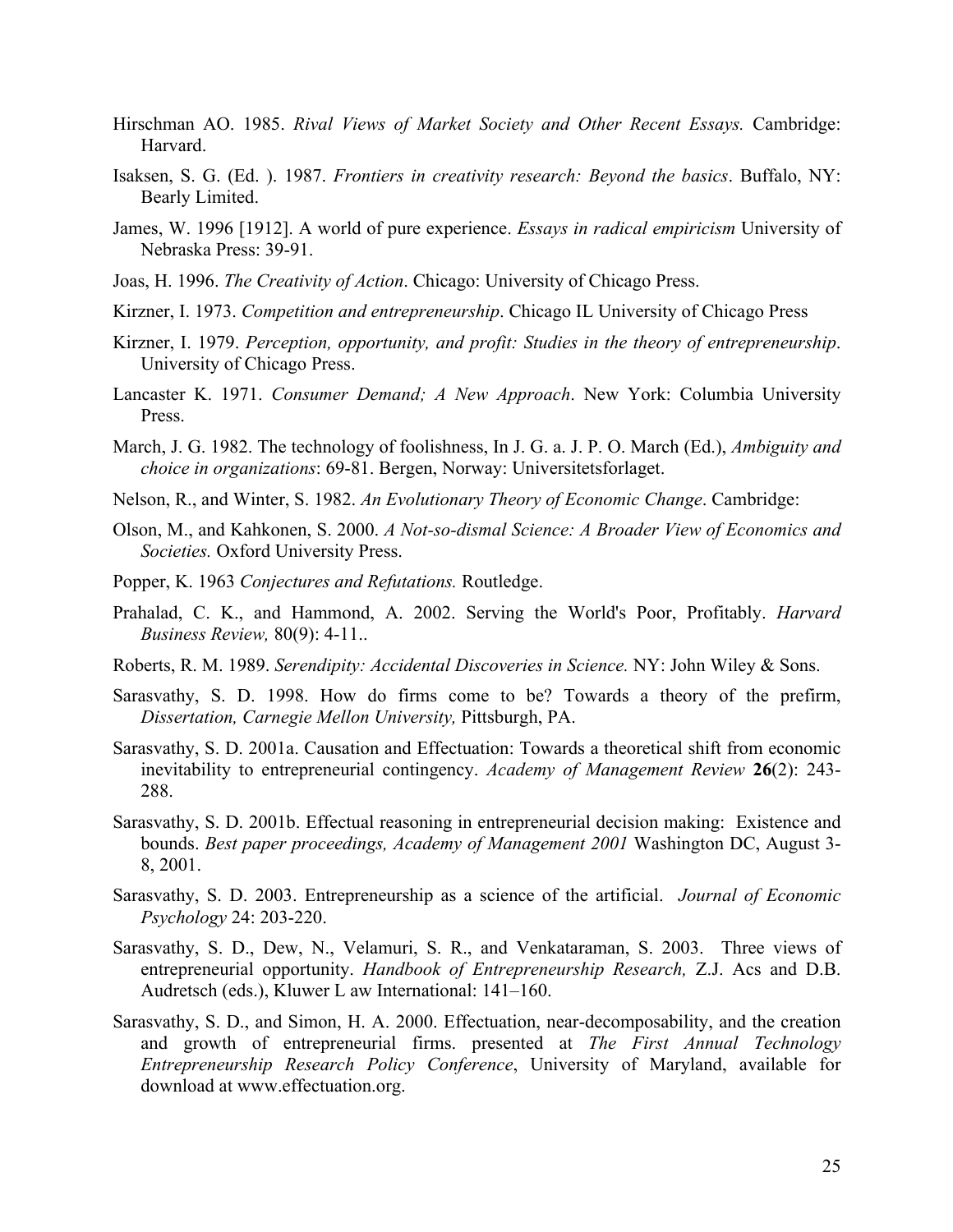- Sarasvathy, S. D., and Kotha, S. 2001. Managing Knightian Uncertainty in the New Economy: The RealNetworks Case. In *Research in Entrepreneurship and Management* Vol 1: Ecommerce and Entrepreneurship. Butler J. (ed.) IAP, Greenwich, CT, 31-62.
- Schumpeter, J. A. 1934. *The theory of economic development: An inquiry into profits, capital credit, interest and the business cycle*. Cambridge MA Harvard University Press
- Schotter, A. 2003. Decision making with naive advice, *American Economic Review,* 93(2): 196- 201.
- Schumpeter, J. A. 1939. *Business Cycles: A Theoretical, Historical, and Statistical Analysis of the Capitalist Process* 2 vols. New York: McGraw Hill.
- Shane S. 2003. *A general theory of entrepreneurship: The individual-opportunity nexus*. UK: Edward Elgar.
- Shane, S., and Venkataraman, S. 2000. The promise of entrepreneurship as a field of research. *Academy of Management Review* 26(1); 13-17.
- Simon, H. A. 1955. A behavioral model of rational choice. *Quarterly Journal of Economics* 69: 99-118.
- Simon, H. A. 1969 [1996]. The architecture of complexity. *Sciences of the Artificial*, 3<sup>rd</sup> Edition, Cambridge, MIT Press.
- Simon, H. A. 1993. Altruism and Economics. *American Economic Review* 83(2): 156-161.
- Stigler, G. J., and Becker, G. S. 1977. De Gustibus Non Est Disputandum. *American Economic Review* 67(2): 76-90.
- Venkataraman, S. 1997. The distinctive domain of entrepreneurship research: An editor's perspective, in J. Katz and R. Brockhaus (eds.) *Advances in entrepreneurship, firm emergeence, and growth*, 3 Greenwich CT JAI Press: 119-38.
- Vishwanath, V. and Harding, D. 2000. The Starbucks Effect. *Harvard Business Review*, March-April 2000.
- Weick, K., 1979. *The Social Psychology of Organizing* (Second Edition). New York: McGraw Hill.
- White, H.C. 1981. Where Do Markets Come From? *American Journal of Sociology* 87: 517-547.